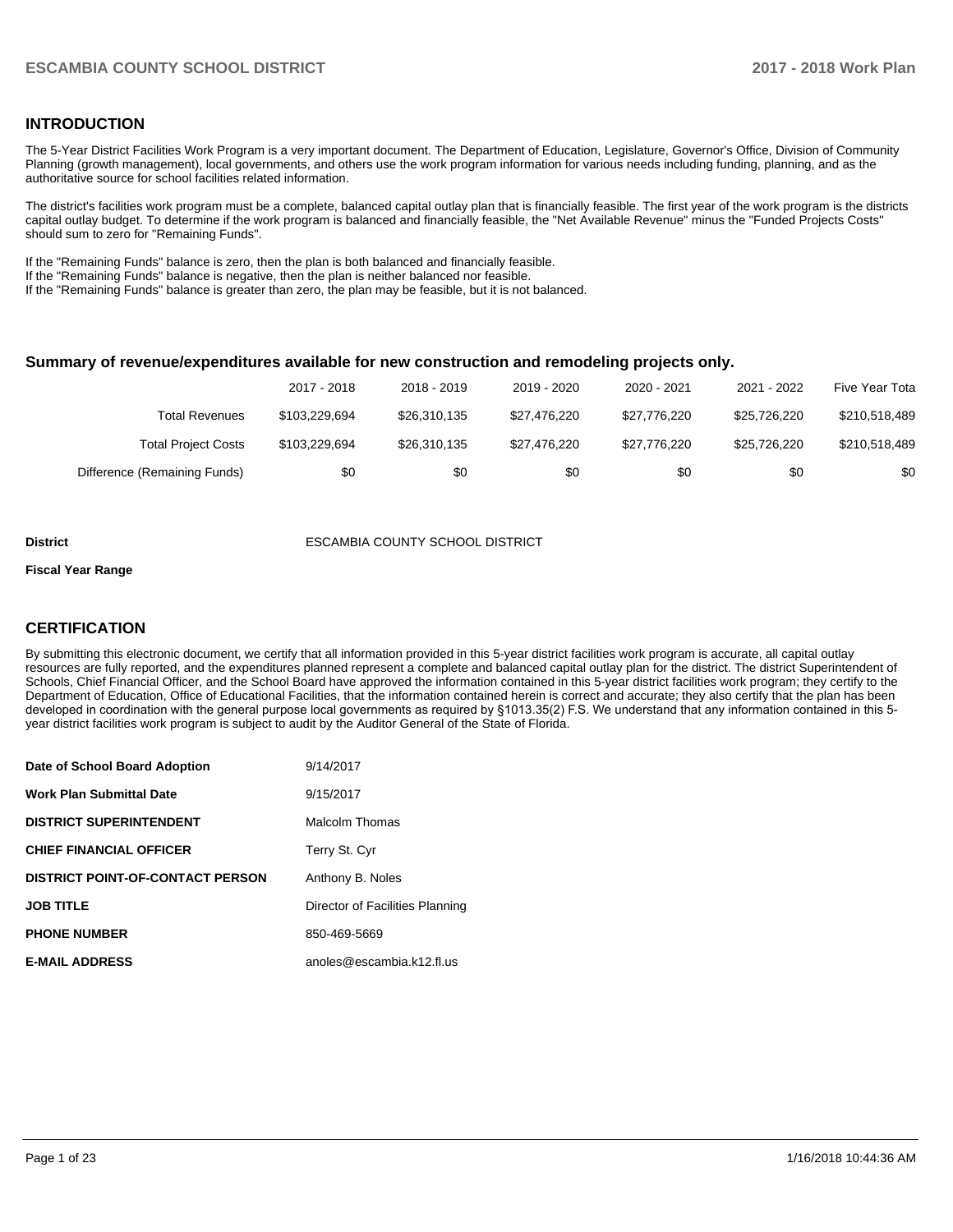# **Expenditures**

## **Expenditure for Maintenance, Repair and Renovation from 1.50-Mills and PECO**

Annually, prior to the adoption of the district school budget, each school board must prepare a tentative district facilities work program that includes a schedule of major repair and renovation projects necessary to maintain the educational and ancillary facilities of the district.

| Item                                                                                                                                                                                                                                                                                                                                                                                                                                                                                                                                                                                                                                                                                                                                                                                                                                                                                                                                                                                                                                                                                                                                                                                                                                                                                                                                                                                                                                                                                                                                        | 2017 - 2018<br><b>Actual Budget</b> | 2018 - 2019<br>Projected | 2019 - 2020<br>Projected | 2020 - 2021<br>Projected | 2021 - 2022<br>Projected | <b>Total</b> |  |
|---------------------------------------------------------------------------------------------------------------------------------------------------------------------------------------------------------------------------------------------------------------------------------------------------------------------------------------------------------------------------------------------------------------------------------------------------------------------------------------------------------------------------------------------------------------------------------------------------------------------------------------------------------------------------------------------------------------------------------------------------------------------------------------------------------------------------------------------------------------------------------------------------------------------------------------------------------------------------------------------------------------------------------------------------------------------------------------------------------------------------------------------------------------------------------------------------------------------------------------------------------------------------------------------------------------------------------------------------------------------------------------------------------------------------------------------------------------------------------------------------------------------------------------------|-------------------------------------|--------------------------|--------------------------|--------------------------|--------------------------|--------------|--|
| <b>HVAC</b>                                                                                                                                                                                                                                                                                                                                                                                                                                                                                                                                                                                                                                                                                                                                                                                                                                                                                                                                                                                                                                                                                                                                                                                                                                                                                                                                                                                                                                                                                                                                 | \$0                                 | \$200,000                | \$200.000                | \$200,000                | \$200.000                | \$800,000    |  |
| Locations: A K SUTER ELEMENTARY, BELLVIEW ELEMENTARY, BELLVIEW MIDDLE, BEULAH ELEMENTARY, BLUE ANGELS ELEMENTARY, BRAT<br>ELEMENTARY, BRENTWOOD ELEMENTARY, BROWN BARGE MIDDLE, BROWN-BARGE ANNEX, C A WEIS ELEMENTARY, CAMELOT,<br>CAMELOT, CENTRAL WAREHOUSE, CENTRAL WAREHOUSE, CORDOVA PARK ELEMENTARY, ENSLEY ELEMENTARY, ERNEST WARI<br>MIDDLE, ESCAMBIA SENIOR HIGH, ESCAMBIA WESTGATE CENTER, FERRY PASS ELEMENTARY, FERRY PASS MIDDLE, GEO STONE<br>/ W FL HI SCHOOL OF ADVANCED TECHNOLOGY, GEO STONE / W FL HI SCHOOL OF ADVANCED TECHNOLOGY, GLOBAL LEARNING<br>ACADEMY, HELLEN CARO ELEMENTARY, J E HALL EDUCATIONAL SERVICES CENTER, J H WORKMAN MIDDLE, J M TATE SENIOR<br>HIGH, JIM ALLEN ELEMENTARY, JIM C BAILEY MIDDLE, JUDY ANDREWS SCHOOL, JUDY ANDREWS SCHOOL, L D MCARTHUR<br>ELEMENTARY, LINCOLN PARK ELEMENTARY, LONGLEAF ELEMENTARY, MCMILLAN PRE-K CENTER, MOLINO PARK ELEMENTARY,<br>MONTCLAIR ELEMENTARY. MYRTLE GROVE ELEMENTARY. N B COOK ELEMENTARY. NAVY POINT ELEMENTARY. NORTHVIEW<br>SENIOR HIGH, O J SEMMES ELEMENTARY, OAKCREST ELEMENTARY, PENSACOLA SENIOR HIGH, PINE FOREST SENIOR HIGH, PINE<br>MEADOW ELEMENTARY, PLEASANT GROVE ELEMENTARY, R C LIPSCOMB ELEMENTARY, RANSOM MIDDLE, REINHARDT HOLM<br>ELEMENTARY, ROY L HYATT ENVIRONMENTAL CENTER, SCENIC HEIGHTS ELEMENTARY, SHERWOOD ELEMENTARY, SPENCER<br>BIBBS CENTER, VERNON MCDANIEL ADMINISTRATION BUILDING, W J WOODHAM MIDDLE SCHOOL, WARRINGTON ELEMENTARY,<br>WARRINGTON MIDDLE, WASHINGTON SENIOR HIGH, WEST PENSACOLA ELEMENTARY |                                     |                          |                          |                          |                          |              |  |
| Flooring                                                                                                                                                                                                                                                                                                                                                                                                                                                                                                                                                                                                                                                                                                                                                                                                                                                                                                                                                                                                                                                                                                                                                                                                                                                                                                                                                                                                                                                                                                                                    | \$100,000                           | \$100,000                | \$100.000                | \$100,000                | \$100,000                | \$500,000    |  |
| Locations: A K SUTER ELEMENTARY, BELLVIEW ELEMENTARY, BELLVIEW MIDDLE, BEULAH ELEMENTARY, BLUE ANGELS ELEMENTARY, BRAT<br>ELEMENTARY, BRENTWOOD ELEMENTARY, BROWN BARGE MIDDLE, BROWN-BARGE ANNEX, C A WEIS ELEMENTARY, CAMELOT,<br>CENTRAL WAREHOUSE, CORDOVA PARK ELEMENTARY, ENSLEY ELEMENTARY, ERNEST WARD MIDDLE, ESCAMBIA SENIOR HIGH,<br>ESCAMBIA WESTGATE CENTER, FERRY PASS ELEMENTARY, FERRY PASS MIDDLE, GEO STONE / W FL HI SCHOOL OF ADVANCED<br>TECHNOLOGY, GLOBAL LEARNING ACADEMY, HELLEN CARO ELEMENTARY, J E HALL EDUCATIONAL SERVICES CENTER, J H<br>WORKMAN MIDDLE, J M TATE SENIOR HIGH, JIM ALLEN ELEMENTARY, JIM C BAILEY MIDDLE, JUDY ANDREWS SCHOOL, L D<br>MCARTHUR ELEMENTARY, LINCOLN PARK ELEMENTARY, LONGLEAF ELEMENTARY, MCMILLAN PRE-K CENTER, MOLINO PARK<br>ELEMENTARY, MONTCLAIR ELEMENTARY, MYRTLE GROVE ELEMENTARY, N B COOK ELEMENTARY, NAVY POINT ELEMENTARY,<br>NORTHVIEW SENIOR HIGH, O J SEMMES ELEMENTARY, OAKCREST ELEMENTARY, PENSACOLA SENIOR HIGH, PINE FOREST<br>SENIOR HIGH, PINE MEADOW ELEMENTARY, PLEASANT GROVE ELEMENTARY, R C LIPSCOMB ELEMENTARY, RANSOM MIDDLE,<br>REINHARDT HOLM ELEMENTARY, ROY L HYATT ENVIRONMENTAL CENTER, SCENIC HEIGHTS ELEMENTARY, SHERWOOD<br>ELEMENTARY, SPENCER BIBBS CENTER, VERNON MCDANIEL ADMINISTRATION BUILDING, W J WOODHAM MIDDLE SCHOOL,<br>WARRINGTON ELEMENTARY, WARRINGTON MIDDLE, WASHINGTON SENIOR HIGH, WEST PENSACOLA ELEMENTARY                                                                                                        |                                     |                          |                          |                          |                          |              |  |
| Roofing                                                                                                                                                                                                                                                                                                                                                                                                                                                                                                                                                                                                                                                                                                                                                                                                                                                                                                                                                                                                                                                                                                                                                                                                                                                                                                                                                                                                                                                                                                                                     | \$800,000                           | \$800,000                | \$800,000                | \$800,000                | \$800,000                | \$4,000,000  |  |
| Locations: A K SUTER ELEMENTARY, BELLVIEW ELEMENTARY, BELLVIEW MIDDLE, BEULAH ELEMENTARY, BLUE ANGELS ELEMENTARY, BRAT<br>ELEMENTARY, BRENTWOOD ELEMENTARY, BROWN BARGE MIDDLE, BROWN-BARGE ANNEX, C A WEIS ELEMENTARY, CAMELOT,<br>CENTRAL WAREHOUSE, CORDOVA PARK ELEMENTARY, ENSLEY ELEMENTARY, ERNEST WARD MIDDLE, ESCAMBIA SENIOR HIGH,<br>ESCAMBIA WESTGATE CENTER, FERRY PASS ELEMENTARY, FERRY PASS MIDDLE, GEO STONE / W FL HI SCHOOL OF ADVANCED<br>TECHNOLOGY, GLOBAL LEARNING ACADEMY, HELLEN CARO ELEMENTARY, J E HALL EDUCATIONAL SERVICES CENTER, J H<br>WORKMAN MIDDLE, J M TATE SENIOR HIGH, JIM ALLEN ELEMENTARY, JIM C BAILEY MIDDLE, JUDY ANDREWS SCHOOL, L D<br>MCARTHUR ELEMENTARY, LINCOLN PARK ELEMENTARY, LONGLEAF ELEMENTARY, MCMILLAN PRE-K CENTER, MOLINO PARK<br>ELEMENTARY, MONTCLAIR ELEMENTARY, MYRTLE GROVE ELEMENTARY, N B COOK ELEMENTARY, NAVY POINT ELEMENTARY,<br>NORTHVIEW SENIOR HIGH, O J SEMMES ELEMENTARY, OAKCREST ELEMENTARY, PENSACOLA SENIOR HIGH, PINE FOREST<br>SENIOR HIGH, PINE MEADOW ELEMENTARY, PLEASANT GROVE ELEMENTARY, R C LIPSCOMB ELEMENTARY, RANSOM MIDDLE,<br>REINHARDT HOLM ELEMENTARY, ROY L HYATT ENVIRONMENTAL CENTER, SCENIC HEIGHTS ELEMENTARY, SHERWOOD<br>ELEMENTARY, SPENCER BIBBS CENTER, VERNON MCDANIEL ADMINISTRATION BUILDING, W J WOODHAM MIDDLE SCHOOL,<br>WARRINGTON ELEMENTARY, WARRINGTON MIDDLE, WASHINGTON SENIOR HIGH, WEST PENSACOLA ELEMENTARY                                                                                                        |                                     |                          |                          |                          |                          |              |  |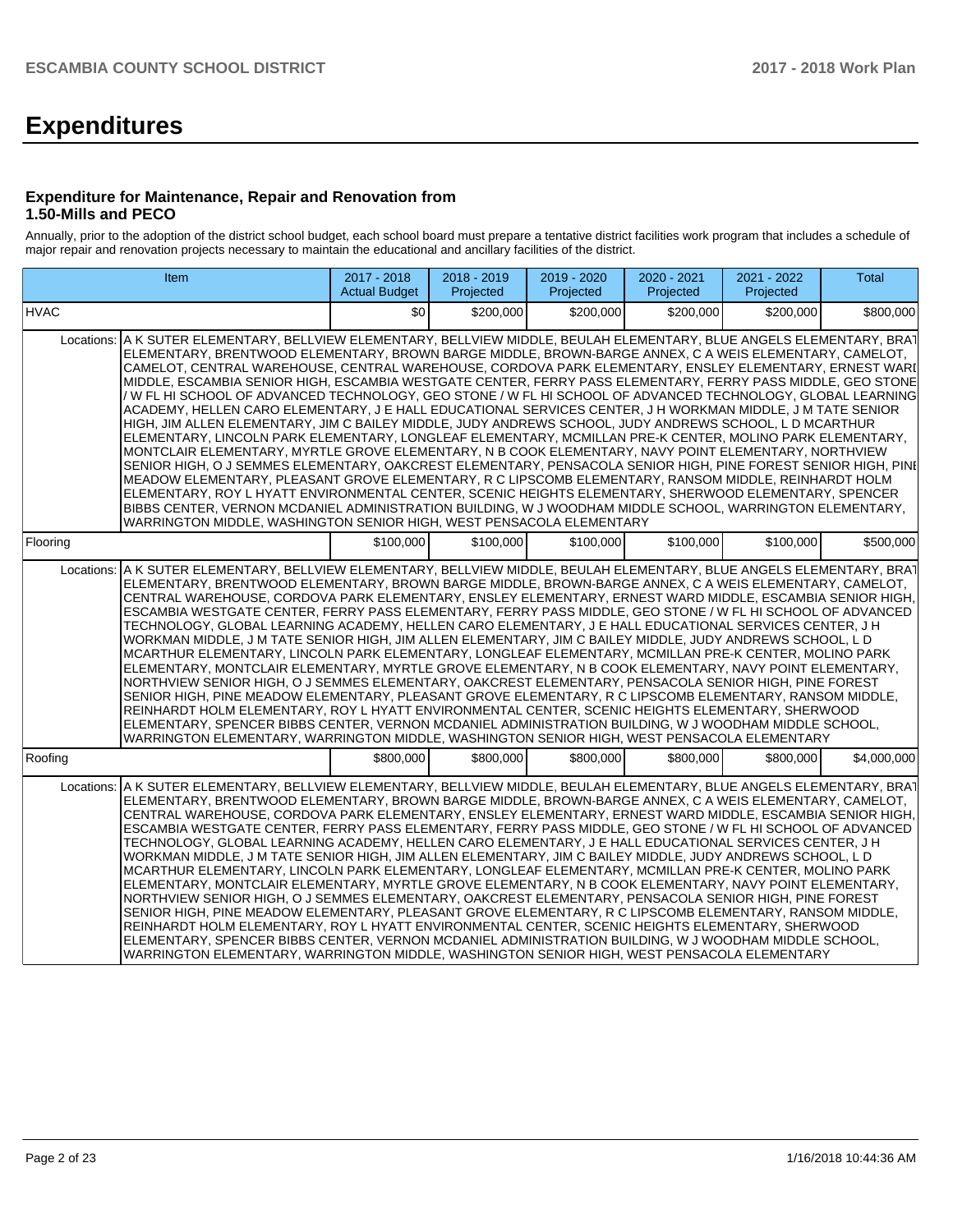| Safety to Life                   |                                                                                                                                                                                                                                                                                                                                                                                                                                                                                                                                                                                                                                                                                                                                                                                                                                                                                                                                                                                                                                                                                                                                                                                                                                                                                                                                                                                                                                                                                         | \$32,993  | \$50,000  | \$50,000  | \$50,000  | \$50,000  | \$232,993   |
|----------------------------------|-----------------------------------------------------------------------------------------------------------------------------------------------------------------------------------------------------------------------------------------------------------------------------------------------------------------------------------------------------------------------------------------------------------------------------------------------------------------------------------------------------------------------------------------------------------------------------------------------------------------------------------------------------------------------------------------------------------------------------------------------------------------------------------------------------------------------------------------------------------------------------------------------------------------------------------------------------------------------------------------------------------------------------------------------------------------------------------------------------------------------------------------------------------------------------------------------------------------------------------------------------------------------------------------------------------------------------------------------------------------------------------------------------------------------------------------------------------------------------------------|-----------|-----------|-----------|-----------|-----------|-------------|
| Locations:                       | A K SUTER ELEMENTARY, BELLVIEW ELEMENTARY, BELLVIEW MIDDLE, BEULAH ELEMENTARY, BEULAH MIDDLE, BLUE ANGELS<br>ELEMENTARY, BRATT ELEMENTARY, BRENTWOOD ELEMENTARY, BROWN BARGE MIDDLE, BROWN-BARGE ANNEX, C A WEIS<br>ELEMENTARY, CAMELOT, CAPITAL CREW SHOPS, CENTRAL WAREHOUSE, CORDOVA PARK ELEMENTARY, ENSLEY ELEMENTARY,<br>ERNEST WARD MIDDLE, ESCAMBIA SENIOR HIGH, ESCAMBIA WESTGATE CENTER, FERRY PASS ELEMENTARY, FERRY PASS<br>MIDDLE, GEO STONE / W FL HI SCHOOL OF ADVANCED TECHNOLOGY, GLOBAL LEARNING ACADEMY, HELLEN CARO ELEMENTARY<br>J E HALL EDUCATIONAL SERVICES CENTER, J H WORKMAN MIDDLE, J M TATE SENIOR HIGH, JIM ALLEN ELEMENTARY, JIM C<br>BAILEY MIDDLE, JUDY ANDREWS SCHOOL, KINGSFIELD ELEMENTARY , L D MCARTHUR ELEMENTARY, LINCOLN PARK<br>ELEMENTARY, LONGLEAF ELEMENTARY, MCMILLAN PRE-K CENTER, MOLINO PARK ELEMENTARY, MONTCLAIR ELEMENTARY,<br>MYRTLE GROVE ELEMENTARY, N B COOK ELEMENTARY, NAVY POINT ELEMENTARY, NORTHVIEW SENIOR HIGH, O J SEMMES<br>ELEMENTARY, OAKCREST ELEMENTARY, PENSACOLA SENIOR HIGH, PINE FOREST SENIOR HIGH, PINE MEADOW ELEMENTARY,<br>PLEASANT GROVE ELEMENTARY, R C LIPSCOMB ELEMENTARY, RANSOM MIDDLE, REINHARDT HOLM ELEMENTARY, ROY L HYATT<br>ENVIRONMENTAL CENTER, SCENIC HEIGHTS ELEMENTARY, SHERWOOD ELEMENTARY, SPENCER BIBBS CENTER, VERNON<br>MCDANIEL ADMINISTRATION BUILDING, W J WOODHAM MIDDLE SCHOOL, WARRINGTON ELEMENTARY, WARRINGTON MIDDLE,<br>WASHINGTON SENIOR HIGH, WEST PENSACOLA ELEMENTARY |           |           |           |           |           |             |
| Fencing                          |                                                                                                                                                                                                                                                                                                                                                                                                                                                                                                                                                                                                                                                                                                                                                                                                                                                                                                                                                                                                                                                                                                                                                                                                                                                                                                                                                                                                                                                                                         | \$0       | \$0       | \$0       | \$0       | \$0       | \$0         |
| Locations:                       | No Locations for this expenditure.                                                                                                                                                                                                                                                                                                                                                                                                                                                                                                                                                                                                                                                                                                                                                                                                                                                                                                                                                                                                                                                                                                                                                                                                                                                                                                                                                                                                                                                      |           |           |           |           |           |             |
| Parking                          |                                                                                                                                                                                                                                                                                                                                                                                                                                                                                                                                                                                                                                                                                                                                                                                                                                                                                                                                                                                                                                                                                                                                                                                                                                                                                                                                                                                                                                                                                         | \$0       | \$0       | \$0       | \$0       | \$0       | \$0         |
| Locations:                       | No Locations for this expenditure.                                                                                                                                                                                                                                                                                                                                                                                                                                                                                                                                                                                                                                                                                                                                                                                                                                                                                                                                                                                                                                                                                                                                                                                                                                                                                                                                                                                                                                                      |           |           |           |           |           |             |
| Electrical                       |                                                                                                                                                                                                                                                                                                                                                                                                                                                                                                                                                                                                                                                                                                                                                                                                                                                                                                                                                                                                                                                                                                                                                                                                                                                                                                                                                                                                                                                                                         | \$0       | \$0       | \$0       | \$0       | \$0       | \$0         |
| Locations:                       | No Locations for this expenditure.                                                                                                                                                                                                                                                                                                                                                                                                                                                                                                                                                                                                                                                                                                                                                                                                                                                                                                                                                                                                                                                                                                                                                                                                                                                                                                                                                                                                                                                      |           |           |           |           |           |             |
| Fire Alarm                       |                                                                                                                                                                                                                                                                                                                                                                                                                                                                                                                                                                                                                                                                                                                                                                                                                                                                                                                                                                                                                                                                                                                                                                                                                                                                                                                                                                                                                                                                                         | \$200,000 | \$200,000 | \$200,000 | \$200,000 | \$200,000 | \$1,000,000 |
|                                  | ELEMENTARY, BRENTWOOD ELEMENTARY, BROWN BARGE MIDDLE, BROWN-BARGE ANNEX, C A WEIS ELEMENTARY, CAMELOT,<br>CENTRAL WAREHOUSE, CORDOVA PARK ELEMENTARY, ENSLEY ELEMENTARY, ERNEST WARD MIDDLE, ESCAMBIA SENIOR HIGH,<br>ESCAMBIA WESTGATE CENTER, FERRY PASS ELEMENTARY, FERRY PASS MIDDLE, GEO STONE / W FL HI SCHOOL OF ADVANCED<br>TECHNOLOGY, GLOBAL LEARNING ACADEMY, HELLEN CARO ELEMENTARY, J E HALL EDUCATIONAL SERVICES CENTER, J H<br>WORKMAN MIDDLE, J M TATE SENIOR HIGH, JIM ALLEN ELEMENTARY, JIM C BAILEY MIDDLE, JUDY ANDREWS SCHOOL, L D<br>MCARTHUR ELEMENTARY, LINCOLN PARK ELEMENTARY, LONGLEAF ELEMENTARY, MCMILLAN PRE-K CENTER, MOLINO PARK<br>ELEMENTARY, MONTCLAIR ELEMENTARY, MYRTLE GROVE ELEMENTARY, N B COOK ELEMENTARY, NAVY POINT ELEMENTARY,<br>NORTHVIEW SENIOR HIGH, O J SEMMES ELEMENTARY, OAKCREST ELEMENTARY, PENSACOLA SENIOR HIGH, PINE FOREST<br>SENIOR HIGH, PINE MEADOW ELEMENTARY, PLEASANT GROVE ELEMENTARY, R C LIPSCOMB ELEMENTARY, RANSOM MIDDLE,<br>REINHARDT HOLM ELEMENTARY, ROY L HYATT ENVIRONMENTAL CENTER, SCENIC HEIGHTS ELEMENTARY, SHERWOOD<br>ELEMENTARY, SPENCER BIBBS CENTER, VERNON MCDANIEL ADMINISTRATION BUILDING, W J WOODHAM MIDDLE SCHOOL,<br>WARRINGTON ELEMENTARY, WARRINGTON MIDDLE, WASHINGTON SENIOR HIGH, WEST PENSACOLA ELEMENTARY                                                                                                                                                                              |           |           |           |           |           |             |
| Telephone/Intercom System        |                                                                                                                                                                                                                                                                                                                                                                                                                                                                                                                                                                                                                                                                                                                                                                                                                                                                                                                                                                                                                                                                                                                                                                                                                                                                                                                                                                                                                                                                                         | \$0       | \$0       | \$0       | \$0       | \$0       | \$0         |
|                                  | Locations: No Locations for this expenditure.                                                                                                                                                                                                                                                                                                                                                                                                                                                                                                                                                                                                                                                                                                                                                                                                                                                                                                                                                                                                                                                                                                                                                                                                                                                                                                                                                                                                                                           |           |           |           |           |           |             |
| <b>Closed Circuit Television</b> |                                                                                                                                                                                                                                                                                                                                                                                                                                                                                                                                                                                                                                                                                                                                                                                                                                                                                                                                                                                                                                                                                                                                                                                                                                                                                                                                                                                                                                                                                         | \$0       | \$0       | \$0       | \$0       | \$0       | \$0         |
|                                  | Locations: No Locations for this expenditure.                                                                                                                                                                                                                                                                                                                                                                                                                                                                                                                                                                                                                                                                                                                                                                                                                                                                                                                                                                                                                                                                                                                                                                                                                                                                                                                                                                                                                                           |           |           |           |           |           |             |
| Paint                            |                                                                                                                                                                                                                                                                                                                                                                                                                                                                                                                                                                                                                                                                                                                                                                                                                                                                                                                                                                                                                                                                                                                                                                                                                                                                                                                                                                                                                                                                                         | \$735,226 | \$735,226 | \$735,226 | \$735,226 | \$750,000 | \$3,690,904 |
| Locations:                       | A K SUTER ELEMENTARY, BELLVIEW ELEMENTARY, BELLVIEW MIDDLE, BEULAH ELEMENTARY, BLUE ANGELS ELEMENTARY, BRAT<br>ELEMENTARY, BRENTWOOD ELEMENTARY, BROWN BARGE MIDDLE, BROWN-BARGE ANNEX, C A WEIS ELEMENTARY, CAMELOT,<br>CENTRAL WAREHOUSE, CORDOVA PARK ELEMENTARY, ENSLEY ELEMENTARY, ERNEST WARD MIDDLE, ESCAMBIA SENIOR HIGH,<br>ESCAMBIA WESTGATE CENTER, FERRY PASS ELEMENTARY, FERRY PASS MIDDLE, GEO STONE / W FL HI SCHOOL OF ADVANCED<br>TECHNOLOGY, GLOBAL LEARNING ACADEMY, HELLEN CARO ELEMENTARY, J E HALL EDUCATIONAL SERVICES CENTER, J H<br>WORKMAN MIDDLE, J M TATE SENIOR HIGH, JIM ALLEN ELEMENTARY, JIM C BAILEY MIDDLE, JUDY ANDREWS SCHOOL, L D<br>MCARTHUR ELEMENTARY, LINCOLN PARK ELEMENTARY, LONGLEAF ELEMENTARY, MCMILLAN PRE-K CENTER, MOLINO PARK<br>ELEMENTARY, MONTCLAIR ELEMENTARY, MYRTLE GROVE ELEMENTARY, N B COOK ELEMENTARY, NAVY POINT ELEMENTARY,<br>NORTHVIEW SENIOR HIGH, O J SEMMES ELEMENTARY, OAKCREST ELEMENTARY, PENSACOLA SENIOR HIGH, PINE FOREST<br>SENIOR HIGH, PINE MEADOW ELEMENTARY, PLEASANT GROVE ELEMENTARY, R C LIPSCOMB ELEMENTARY, RANSOM MIDDLE,<br>REINHARDT HOLM ELEMENTARY, ROY L HYATT ENVIRONMENTAL CENTER, SCENIC HEIGHTS ELEMENTARY, SHERWOOD<br>ELEMENTARY, SPENCER BIBBS CENTER, VERNON MCDANIEL ADMINISTRATION BUILDING, W J WOODHAM MIDDLE SCHOOL,<br>WARRINGTON ELEMENTARY, WARRINGTON MIDDLE, WASHINGTON SENIOR HIGH, WEST PENSACOLA ELEMENTARY                                                               |           |           |           |           |           |             |
| Maintenance/Repair               |                                                                                                                                                                                                                                                                                                                                                                                                                                                                                                                                                                                                                                                                                                                                                                                                                                                                                                                                                                                                                                                                                                                                                                                                                                                                                                                                                                                                                                                                                         | \$0       | \$0       | \$0       | \$0       | \$0       | \$0         |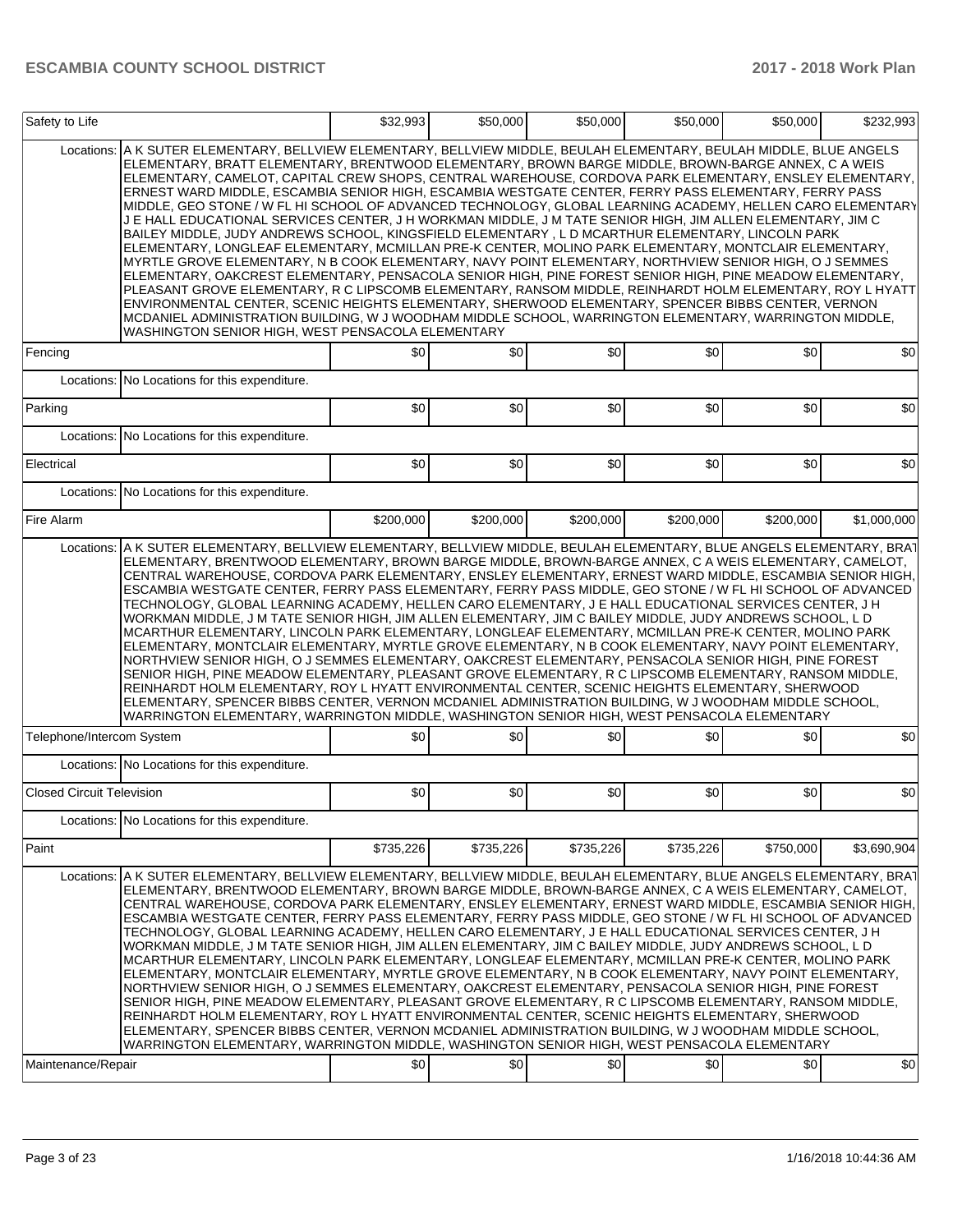Locations: No Locations for this expenditure.

| Total:<br>Sub | \$1,868,219 | \$2,085,226 | \$2,085,226 | \$2,085,226 | \$2,100,000 | \$10,223,897 |
|---------------|-------------|-------------|-------------|-------------|-------------|--------------|

| <b>PECO Maintenance Expenditures</b> | \$923,026   | \$923,026   | \$923,026    | \$923,026   | \$923,026   | \$4,615,130  |
|--------------------------------------|-------------|-------------|--------------|-------------|-------------|--------------|
| 1.50 Mill Sub Total:                 | \$5,308,159 | \$4,634,320 | \$3,658,074] | \$4,514,885 | \$4,631,974 | \$22,747,412 |

| <b>Other Items</b>                                                                                                                                                                                                                                                                                                                                                                                                                                                                                                                                                                                                                                                                                                                                                                                                                                                                                                                                                                                                                                                                                                                                                                                                                                                                                                                                                                                                                                         | 2017 - 2018<br><b>Actual Budget</b> | 2018 - 2019<br>Projected | 2019 - 2020<br>Projected | 2020 - 2021<br>Projected | 2021 - 2022<br>Projected | <b>Total</b> |  |  |
|------------------------------------------------------------------------------------------------------------------------------------------------------------------------------------------------------------------------------------------------------------------------------------------------------------------------------------------------------------------------------------------------------------------------------------------------------------------------------------------------------------------------------------------------------------------------------------------------------------------------------------------------------------------------------------------------------------------------------------------------------------------------------------------------------------------------------------------------------------------------------------------------------------------------------------------------------------------------------------------------------------------------------------------------------------------------------------------------------------------------------------------------------------------------------------------------------------------------------------------------------------------------------------------------------------------------------------------------------------------------------------------------------------------------------------------------------------|-------------------------------------|--------------------------|--------------------------|--------------------------|--------------------------|--------------|--|--|
| Undistributed Hazardous Material Disposal                                                                                                                                                                                                                                                                                                                                                                                                                                                                                                                                                                                                                                                                                                                                                                                                                                                                                                                                                                                                                                                                                                                                                                                                                                                                                                                                                                                                                  | \$50,000                            | \$50,000                 | \$50,000                 | \$50,000                 | \$50,000                 | \$250,000    |  |  |
| Locations A K SUTER ELEMENTARY, BELLVIEW ELEMENTARY, BELLVIEW MIDDLE, BEULAH ELEMENTARY, BLUE ANGELS ELEMENTARY,<br>BRATT ELEMENTARY, BRENTWOOD ELEMENTARY, BROWN BARGE MIDDLE, BROWN-BARGE ANNEX, C A WEIS ELEMENTARY,<br>CAMELOT, CAPITAL CREW SHOPS, CENTRAL WAREHOUSE, CORDOVA PARK ELEMENTARY, ENSLEY ELEMENTARY, ERNEST<br>WARD MIDDLE, ESCAMBIA SENIOR HIGH, ESCAMBIA WESTGATE CENTER, FERRY PASS ELEMENTARY, FERRY PASS MIDDLE,<br>GEO STONE / W FL HI SCHOOL OF ADVANCED TECHNOLOGY, GLOBAL LEARNING ACADEMY, HELLEN CARO ELEMENTARY, J E<br>HALL EDUCATIONAL SERVICES CENTER, J H WORKMAN MIDDLE, J M TATE SENIOR HIGH, JIM ALLEN ELEMENTARY, JIM C BAILEY<br>MIDDLE, JUDY ANDREWS SCHOOL, L D MCARTHUR ELEMENTARY, LINCOLN PARK ELEMENTARY, LONGLEAF ELEMENTARY,<br>MCMILLAN PRE-K CENTER, MOLINO PARK ELEMENTARY, MONTCLAIR ELEMENTARY, MYRTLE GROVE ELEMENTARY, N B COOK<br>ELEMENTARY, NAVY POINT ELEMENTARY, NORTHVIEW SENIOR HIGH, O J SEMMES ELEMENTARY, OAKCREST ELEMENTARY,<br>PENSACOLA SENIOR HIGH, PINE FOREST SENIOR HIGH, PINE MEADOW ELEMENTARY, PLEASANT GROVE ELEMENTARY, RC<br>LIPSCOMB ELEMENTARY, RANSOM MIDDLE, REINHARDT HOLM ELEMENTARY, ROY L HYATT ENVIRONMENTAL CENTER, SCENIC<br>HEIGHTS ELEMENTARY, SHERWOOD ELEMENTARY, SPENCER BIBBS CENTER, VERNON MCDANIEL ADMINISTRATION BUILDING,<br>W J WOODHAM MIDDLE SCHOOL, WARRINGTON ELEMENTARY, WARRINGTON MIDDLE, WASHINGTON SENIOR HIGH, WEST<br>PENSACOLA ELEMENTARY |                                     |                          |                          |                          |                          |              |  |  |
| Undistributed Gas Infrastructure Repair                                                                                                                                                                                                                                                                                                                                                                                                                                                                                                                                                                                                                                                                                                                                                                                                                                                                                                                                                                                                                                                                                                                                                                                                                                                                                                                                                                                                                    | \$20,000                            | \$20,000                 | \$10,000                 | \$5,000                  | \$5,000                  | \$60,000     |  |  |
| Locations BELLVIEW ELEMENTARY, BELLVIEW MIDDLE, BEULAH ELEMENTARY, BLUE ANGELS ELEMENTARY, BRATT ELEMENTARY,<br>BRENTWOOD ELEMENTARY, BROWN BARGE MIDDLE, C A WEIS ELEMENTARY, CORDOVA PARK ELEMENTARY, ENSLEY<br>ELEMENTARY, ESCAMBIA SENIOR HIGH, ESCAMBIA WESTGATE CENTER, FERRY PASS ELEMENTARY, FERRY PASS MIDDLE, J H<br>WORKMAN MIDDLE, J M TATE SENIOR HIGH, JIM ALLEN ELEMENTARY, JUDY ANDREWS SCHOOL, L D MCARTHUR ELEMENTARY,<br>LINCOLN PARK ELEMENTARY, LONGLEAF ELEMENTARY, MCMILLAN PRE-K CENTER, MONTCLAIR ELEMENTARY, MYRTLE GROVI<br>ELEMENTARY, NAVY POINT ELEMENTARY, O J SEMMES ELEMENTARY, OAKCREST ELEMENTARY, PENSACOLA SENIOR HIGH,<br>PINE FOREST SENIOR HIGH, PINE MEADOW ELEMENTARY, PLEASANT GROVE ELEMENTARY, R C LIPSCOMB ELEMENTARY,<br>RANSOM MIDDLE, REINHARDT HOLM ELEMENTARY, SCENIC HEIGHTS ELEMENTARY, SHERWOOD ELEMENTARY, WARRINGTON<br>ELEMENTARY, WARRINGTON MIDDLE, WEST PENSACOLA ELEMENTARY                                                                                                                                                                                                                                                                                                                                                                                                                                                                                                                   |                                     |                          |                          |                          |                          |              |  |  |
| Capital Improvement & Energy Crew<br>Holiday/Annual/Sick                                                                                                                                                                                                                                                                                                                                                                                                                                                                                                                                                                                                                                                                                                                                                                                                                                                                                                                                                                                                                                                                                                                                                                                                                                                                                                                                                                                                   | \$200.000                           | \$200.000                | \$200,000                | \$200,000                | \$200,000                | \$1,000,000  |  |  |
| Locations CAPITAL CREW SHOPS                                                                                                                                                                                                                                                                                                                                                                                                                                                                                                                                                                                                                                                                                                                                                                                                                                                                                                                                                                                                                                                                                                                                                                                                                                                                                                                                                                                                                               |                                     |                          |                          |                          |                          |              |  |  |
| Undistributed Indoor Air Quality                                                                                                                                                                                                                                                                                                                                                                                                                                                                                                                                                                                                                                                                                                                                                                                                                                                                                                                                                                                                                                                                                                                                                                                                                                                                                                                                                                                                                           | \$50,000                            | \$50,000                 | \$50,000                 | \$50,000                 | \$50,000                 | \$250,000    |  |  |
| Locations A K SUTER ELEMENTARY, BELLVIEW ELEMENTARY, BELLVIEW MIDDLE, BEULAH ELEMENTARY, BLUE ANGELS ELEMENTARY,<br>BRATT ELEMENTARY, BRENTWOOD ELEMENTARY, BROWN BARGE MIDDLE, BROWN-BARGE ANNEX, C A WEIS ELEMENTARY,<br>CAMELOT, CAPITAL CREW SHOPS, CENTRAL WAREHOUSE, CORDOVA PARK ELEMENTARY, ENSLEY ELEMENTARY, ERNEST<br>WARD MIDDLE, ESCAMBIA SENIOR HIGH, ESCAMBIA WESTGATE CENTER, FERRY PASS ELEMENTARY, FERRY PASS MIDDLE,<br>GEO STONE / W FL HI SCHOOL OF ADVANCED TECHNOLOGY, GLOBAL LEARNING ACADEMY, HELLEN CARO ELEMENTARY, J E<br>HALL EDUCATIONAL SERVICES CENTER, J H WORKMAN MIDDLE, J M TATE SENIOR HIGH, JIM ALLEN ELEMENTARY, JIM C BAILEY<br>MIDDLE, JUDY ANDREWS SCHOOL, L D MCARTHUR ELEMENTARY, LINCOLN PARK ELEMENTARY, LONGLEAF ELEMENTARY,<br>MCMILLAN PRE-K CENTER, MOLINO PARK ELEMENTARY, MONTCLAIR ELEMENTARY, MYRTLE GROVE ELEMENTARY, N B COOK<br>ELEMENTARY, NAVY POINT ELEMENTARY, NORTHVIEW SENIOR HIGH, O J SEMMES ELEMENTARY, OAKCREST ELEMENTARY,<br>PENSACOLA SENIOR HIGH, PINE FOREST SENIOR HIGH, PINE MEADOW ELEMENTARY, PLEASANT GROVE ELEMENTARY, RC<br>LIPSCOMB ELEMENTARY, RANSOM MIDDLE, REINHARDT HOLM ELEMENTARY, ROY L HYATT ENVIRONMENTAL CENTER, SCENIC<br>HEIGHTS ELEMENTARY, SHERWOOD ELEMENTARY, SPENCER BIBBS CENTER, VERNON MCDANIEL ADMINISTRATION BUILDING,<br>W J WOODHAM MIDDLE SCHOOL, WARRINGTON ELEMENTARY, WARRINGTON MIDDLE, WASHINGTON SENIOR HIGH, WEST<br>PENSACOLA ELEMENTARY |                                     |                          |                          |                          |                          |              |  |  |
| <b>Ancillary Facilities</b>                                                                                                                                                                                                                                                                                                                                                                                                                                                                                                                                                                                                                                                                                                                                                                                                                                                                                                                                                                                                                                                                                                                                                                                                                                                                                                                                                                                                                                | \$566.002                           | \$500,000                | \$50,000                 | \$800,000                | \$800.000                | \$2,716,002  |  |  |
| Locations BROWN-BARGE ANNEX, CAPITAL CREW SHOPS, CENTRAL WAREHOUSE, J E HALL EDUCATIONAL SERVICES CENTER, SPENCER<br>BIBBS CENTER, VERNON MCDANIEL ADMINISTRATION BUILDING                                                                                                                                                                                                                                                                                                                                                                                                                                                                                                                                                                                                                                                                                                                                                                                                                                                                                                                                                                                                                                                                                                                                                                                                                                                                                 |                                     |                          |                          |                          |                          |              |  |  |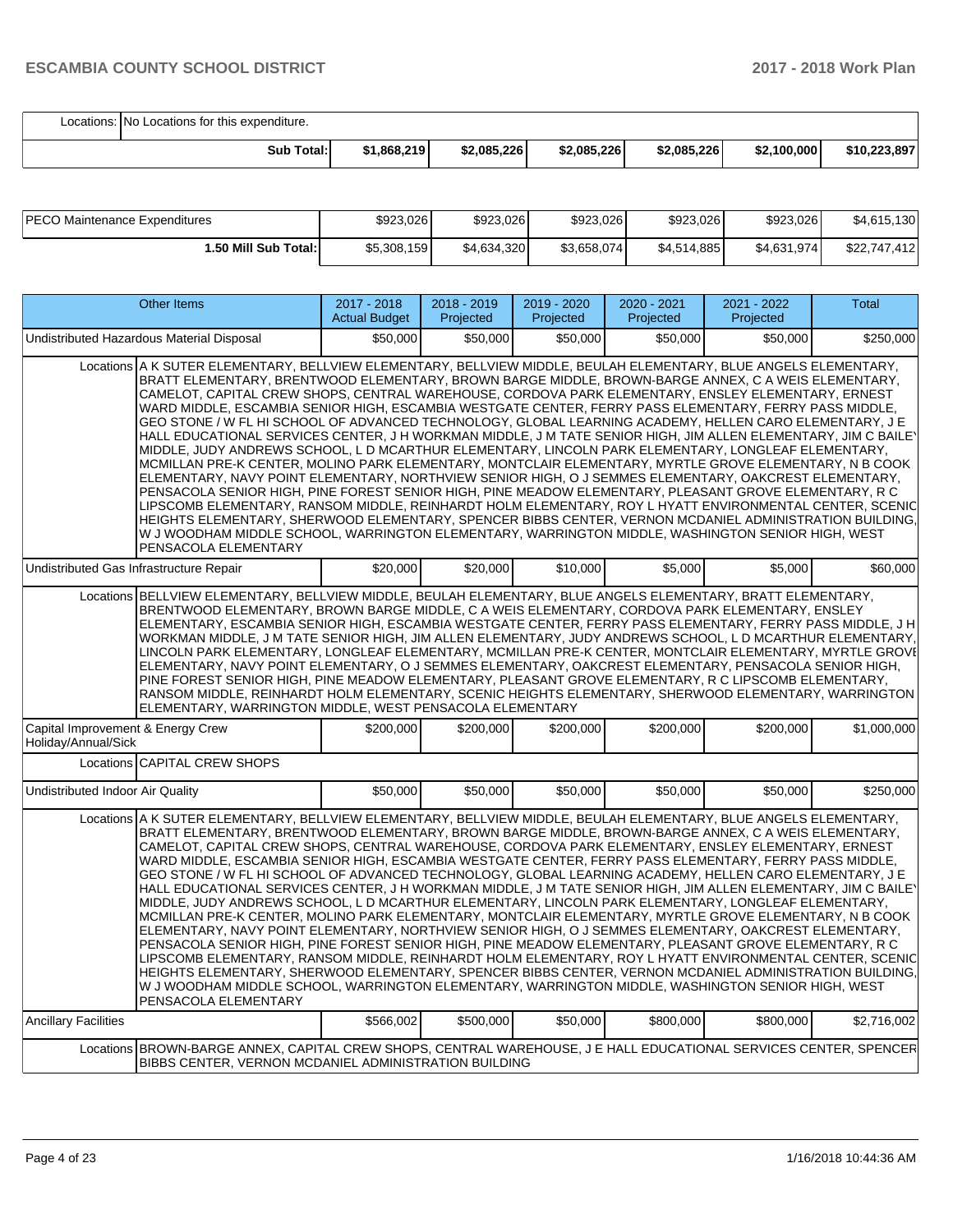| <b>Undistributed Project Requests</b>                                                                                                                                                                                                                                                                                                                                                                                                                                                                                                                                                                                                                                                                                                                                                                                                                                                                                                                                                                                                                                                                                                                                                                                                                                                                                                                                                                                                                                                                                                                                                        | \$1,904,959 | \$1,032,813 | \$516,567 | \$628,378 | \$700,000 | \$4,782,717 |
|----------------------------------------------------------------------------------------------------------------------------------------------------------------------------------------------------------------------------------------------------------------------------------------------------------------------------------------------------------------------------------------------------------------------------------------------------------------------------------------------------------------------------------------------------------------------------------------------------------------------------------------------------------------------------------------------------------------------------------------------------------------------------------------------------------------------------------------------------------------------------------------------------------------------------------------------------------------------------------------------------------------------------------------------------------------------------------------------------------------------------------------------------------------------------------------------------------------------------------------------------------------------------------------------------------------------------------------------------------------------------------------------------------------------------------------------------------------------------------------------------------------------------------------------------------------------------------------------|-------------|-------------|-----------|-----------|-----------|-------------|
| Locations A K SUTER ELEMENTARY, ADMINISTRATIVE ANNEX, BELLVIEW ELEMENTARY, BELLVIEW MIDDLE, BEULAH ELEMENTARY, BLUE<br>ANGELS ELEMENTARY, BRATT ELEMENTARY, BRENTWOOD ELEMENTARY, BROWN BARGE MIDDLE, BROWN-BARGE ANNEX,<br>BYRNEVILLE ELEMENTARY-CHARTER SCHOOL, C A WEIS ELEMENTARY, CAMELOT, CAPITAL CREW SHOPS, CENTRAL<br>WAREHOUSE, CORDOVA PARK ELEMENTARY, ENSLEY ELEMENTARY, ERNEST WARD MIDDLE, ESCAMBIA SENIOR HIGH,<br>ESCAMBIA SUPERINTENDENT'S OFFICE, ESCAMBIA WESTGATE CENTER, FERRY PASS ELEMENTARY, FERRY PASS MIDDLE,<br>GEO STONE / W FL HI SCHOOL OF ADVANCED TECHNOLOGY, GLOBAL LEARNING ACADEMY, HELLEN CARO ELEMENTARY, J E<br>HALL EDUCATIONAL SERVICES CENTER, J H WORKMAN MIDDLE, J M TATE SENIOR HIGH, JIM ALLEN ELEMENTARY, JIM C BAILEY<br>MIDDLE, JOHN A GIBSON HEADSTART PROGRAM, JUDY ANDREWS SCHOOL, L D MCARTHUR ELEMENTARY, LINCOLN PARK<br>ELEMENTARY, LONGLEAF ELEMENTARY, MCMILLAN PRE-K CENTER, MOLINO PARK ELEMENTARY, MONTCLAIR ELEMENTARY,<br>MYRTLE GROVE ELEMENTARY, N B COOK ELEMENTARY, NAVY POINT ELEMENTARY, NORTHVIEW SENIOR HIGH, O J SEMMES<br>ELEMENTARY, OAKCREST ELEMENTARY, PENSACOLA SENIOR HIGH, PINE FOREST SENIOR HIGH, PINE MEADOW ELEMENTARY<br>PLEASANT GROVE ELEMENTARY, R C LIPSCOMB ELEMENTARY, RANSOM MIDDLE, REINHARDT HOLM ELEMENTARY, ROY L<br>HYATT ENVIRONMENTAL CENTER, SCENIC HEIGHTS ELEMENTARY, SHERWOOD ELEMENTARY, SPENCER BIBBS CENTER,<br>VERNON MCDANIEL ADMINISTRATION BUILDING, W J WOODHAM MIDDLE SCHOOL, WARRINGTON ELEMENTARY, WARRINGTON<br>MIDDLE, WASHINGTON SENIOR HIGH, WEST PENSACOLA ELEMENTARY |             |             |           |           |           |             |
| Undistributed Blinds Replacement                                                                                                                                                                                                                                                                                                                                                                                                                                                                                                                                                                                                                                                                                                                                                                                                                                                                                                                                                                                                                                                                                                                                                                                                                                                                                                                                                                                                                                                                                                                                                             | \$3,026     | \$50,000    | \$50,000  | \$50,000  | \$50,000  | \$203,026   |
| Locations BELLVIEW ELEMENTARY, BELLVIEW MIDDLE, BEULAH ELEMENTARY, BLUE ANGELS ELEMENTARY, BRATT ELEMENTARY,<br>BRENTWOOD ELEMENTARY, BROWN BARGE MIDDLE, C A WEIS ELEMENTARY, CORDOVA PARK ELEMENTARY, ENSLEY<br>ELEMENTARY, ESCAMBIA SENIOR HIGH, ESCAMBIA WESTGATE CENTER, FERRY PASS ELEMENTARY, FERRY PASS MIDDLE, GE<br>STONE / W FL HI SCHOOL OF ADVANCED TECHNOLOGY, HELLEN CARO ELEMENTARY, J H WORKMAN MIDDLE, J M TATE SENIOF<br>HIGH, JIM ALLEN ELEMENTARY, JIM C BAILEY MIDDLE, JUDY ANDREWS SCHOOL, L D MCARTHUR ELEMENTARY, LINCOLN PARK<br>ELEMENTARY, LONGLEAF ELEMENTARY, MCMILLAN PRE-K CENTER, MOLINO PARK ELEMENTARY, MONTCLAIR ELEMENTARY,<br>MYRTLE GROVE ELEMENTARY, N B COOK ELEMENTARY, NAVY POINT ELEMENTARY, NORTHVIEW SENIOR HIGH, O J SEMMES<br>ELEMENTARY, OAKCREST ELEMENTARY, PENSACOLA SENIOR HIGH, PINE FOREST SENIOR HIGH, PINE MEADOW ELEMENTARY<br>PLEASANT GROVE ELEMENTARY, R C LIPSCOMB ELEMENTARY, RANSOM MIDDLE, REINHARDT HOLM ELEMENTARY, ROY L<br>HYATT ENVIRONMENTAL CENTER, SCENIC HEIGHTS ELEMENTARY, SHERWOOD ELEMENTARY, W J WOODHAM MIDDLE SCHOOI<br>WARRINGTON ELEMENTARY, WARRINGTON MIDDLE, WASHINGTON SENIOR HIGH, WEST PENSACOLA ELEMENTARY                                                                                                                                                                                                                                                                                                                                                                                         |             |             |           |           |           |             |
| Portable Classroom Renovation, Relocation, Set-Up<br>& Utility Connections                                                                                                                                                                                                                                                                                                                                                                                                                                                                                                                                                                                                                                                                                                                                                                                                                                                                                                                                                                                                                                                                                                                                                                                                                                                                                                                                                                                                                                                                                                                   | \$79,672    | \$80,000    | \$80,000  | \$80,000  | \$100,000 | \$419,672   |
| Locations A K SUTER ELEMENTARY, BELLVIEW ELEMENTARY, BELLVIEW MIDDLE, BEULAH ELEMENTARY, BLUE ANGELS ELEMENTARY,<br>BRATT ELEMENTARY, BRENTWOOD ELEMENTARY, BROWN BARGE MIDDLE, C A WEIS ELEMENTARY, CORDOVA PARK<br>ELEMENTARY, ENSLEY ELEMENTARY, ERNEST WARD MIDDLE, ESCAMBIA SENIOR HIGH, ESCAMBIA WESTGATE CENTER, FERR'<br>PASS ELEMENTARY, FERRY PASS MIDDLE, GEO STONE / W FL HI SCHOOL OF ADVANCED TECHNOLOGY, GLOBAL LEARNING<br>ACADEMY, HELLEN CARO ELEMENTARY, J H WORKMAN MIDDLE, J M TATE SENIOR HIGH, JIM ALLEN ELEMENTARY, JIM C BAILEY<br>MIDDLE, JUDY ANDREWS SCHOOL, L D MCARTHUR ELEMENTARY, LINCOLN PARK ELEMENTARY, LONGLEAF ELEMENTARY,<br>MCMILLAN PRE-K CENTER, MOLINO PARK ELEMENTARY, MONTCLAIR ELEMENTARY, MYRTLE GROVE ELEMENTARY, N B COOK<br>ELEMENTARY, NAVY POINT ELEMENTARY, NORTHVIEW SENIOR HIGH, O J SEMMES ELEMENTARY, OAKCREST ELEMENTARY,<br>PENSACOLA SENIOR HIGH, PINE FOREST SENIOR HIGH, PINE MEADOW ELEMENTARY, PLEASANT GROVE ELEMENTARY, RC<br>LIPSCOMB ELEMENTARY, RANSOM MIDDLE, REINHARDT HOLM ELEMENTARY, ROY L HYATT ENVIRONMENTAL CENTER, SCENIC<br>HEIGHTS ELEMENTARY, SHERWOOD ELEMENTARY, W J WOODHAM MIDDLE SCHOOL, WARRINGTON ELEMENTARY,<br>WARRINGTON MIDDLE, WASHINGTON SENIOR HIGH, WEST PENSACOLA ELEMENTARY                                                                                                                                                                                                                                                                                                                 |             |             |           |           |           |             |
| Undistibuted Door Replacement Cycle                                                                                                                                                                                                                                                                                                                                                                                                                                                                                                                                                                                                                                                                                                                                                                                                                                                                                                                                                                                                                                                                                                                                                                                                                                                                                                                                                                                                                                                                                                                                                          | \$100,000   | \$100,000   | \$100,000 | \$100,000 | \$100,000 | \$500,000   |
| Locations BELLVIEW ELEMENTARY, BELLVIEW MIDDLE, BEULAH ELEMENTARY, BLUE ANGELS ELEMENTARY, BRATT ELEMENTARY,<br>IBRENTWOOD ELEMENTARY. BROWN BARGE MIDDLE. BROWN-BARGE ANNEX. C A WEIS ELEMENTARY. CAMELOT. CENTRAL<br>WAREHOUSE, CORDOVA PARK ELEMENTARY, ENSLEY ELEMENTARY, ESCAMBIA SENIOR HIGH, ESCAMBIA WESTGATE CENTER<br>FERRY PASS ELEMENTARY, FERRY PASS MIDDLE, GEO STONE / W FL HI SCHOOL OF ADVANCED TECHNOLOGY, GLOBAL<br>LEARNING ACADEMY, HELLEN CARO ELEMENTARY, J E HALL EDUCATIONAL SERVICES CENTER, J H WORKMAN MIDDLE, J M<br>TATE SENIOR HIGH, JIM ALLEN ELEMENTARY, JIM C BAILEY MIDDLE, JUDY ANDREWS SCHOOL, L D MCARTHUR ELEMENTARY,<br>LINCOLN PARK ELEMENTARY, LONGLEAF ELEMENTARY, MCMILLAN PRE-K CENTER, MOLINO PARK ELEMENTARY, MONTCLAIR<br>ELEMENTARY, MYRTLE GROVE ELEMENTARY, N B COOK ELEMENTARY, NAVY POINT ELEMENTARY, NORTHVIEW SENIOR HIGH,<br>J SEMMES ELEMENTARY, OAKCREST ELEMENTARY, PENSACOLA SENIOR HIGH, PINE FOREST SENIOR HIGH, PINE MEADOW<br>ELEMENTARY, PLEASANT GROVE ELEMENTARY, R C LIPSCOMB ELEMENTARY, RANSOM MIDDLE, REINHARDT HOLM<br>ELEMENTARY, ROY L HYATT ENVIRONMENTAL CENTER, SCENIC HEIGHTS ELEMENTARY, SHERWOOD ELEMENTARY, SPENCER<br>BIBBS CENTER, VERNON MCDANIEL ADMINISTRATION BUILDING, W J WOODHAM MIDDLE SCHOOL, WARRINGTON ELEMENTARY<br>WARRINGTON MIDDLE, WASHINGTON SENIOR HIGH, WEST PENSACOLA ELEMENTARY                                                                                                                                                                                                      |             |             |           |           |           |             |
| <b>Undistributed Asbestos Abatement</b>                                                                                                                                                                                                                                                                                                                                                                                                                                                                                                                                                                                                                                                                                                                                                                                                                                                                                                                                                                                                                                                                                                                                                                                                                                                                                                                                                                                                                                                                                                                                                      | \$50,000    | \$50,000    | \$50,000  | \$50,000  | \$50,000  | \$250,000   |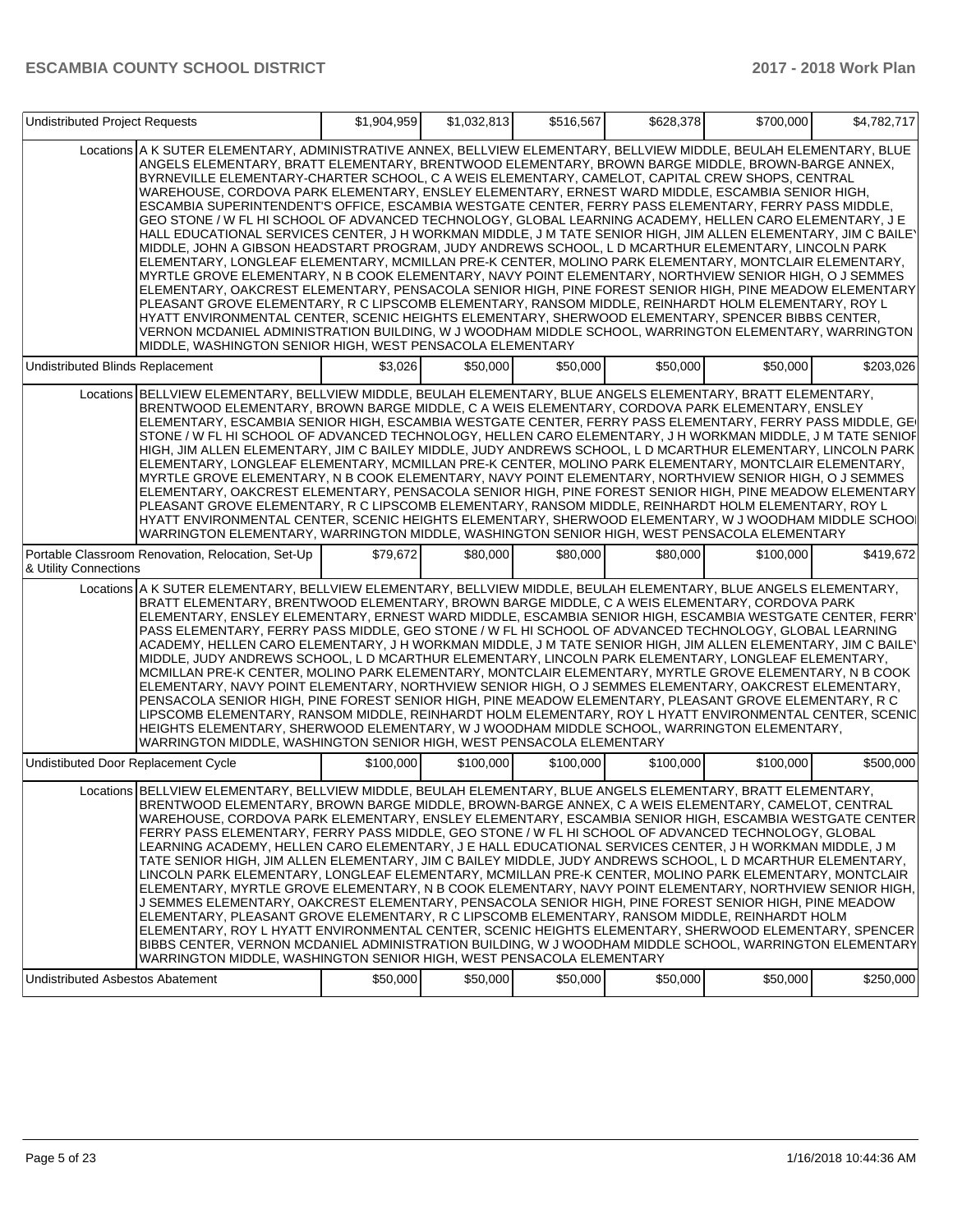|                                             | Locations BELLVIEW ELEMENTARY, BELLVIEW MIDDLE, BEULAH ELEMENTARY, BLUE ANGELS ELEMENTARY, BRATT ELEMENTARY,<br>BRENTWOOD ELEMENTARY, BROWN BARGE MIDDLE, BROWN-BARGE ANNEX, C A WEIS ELEMENTARY, CAMELOT, CENTRAL<br>WAREHOUSE, CORDOVA PARK ELEMENTARY, ENSLEY ELEMENTARY, ESCAMBIA SENIOR HIGH, ESCAMBIA WESTGATE CENTER<br>FERRY PASS ELEMENTARY, FERRY PASS MIDDLE, GEO STONE / W FL HI SCHOOL OF ADVANCED TECHNOLOGY, GLOBAL<br>LEARNING ACADEMY, HELLEN CARO ELEMENTARY, J E HALL EDUCATIONAL SERVICES CENTER, J H WORKMAN MIDDLE, J M<br>TATE SENIOR HIGH, JIM ALLEN ELEMENTARY, JIM C BAILEY MIDDLE, JUDY ANDREWS SCHOOL, L D MCARTHUR ELEMENTARY,<br>LINCOLN PARK ELEMENTARY, LONGLEAF ELEMENTARY, MCMILLAN PRE-K CENTER, MOLINO PARK ELEMENTARY, MONTCLAIR<br>ELEMENTARY, MYRTLE GROVE ELEMENTARY, N B COOK ELEMENTARY, NAVY POINT ELEMENTARY, NORTHVIEW SENIOR HIGH,<br>J SEMMES ELEMENTARY, OAKCREST ELEMENTARY, PENSACOLA SENIOR HIGH, PINE FOREST SENIOR HIGH, PINE MEADOW<br>ELEMENTARY, PLEASANT GROVE ELEMENTARY, R C LIPSCOMB ELEMENTARY, RANSOM MIDDLE, REINHARDT HOLM<br>ELEMENTARY, ROY L HYATT ENVIRONMENTAL CENTER, SCENIC HEIGHTS ELEMENTARY, SHERWOOD ELEMENTARY, SPENCER<br>BIBBS CENTER, VERNON MCDANIEL ADMINISTRATION BUILDING, W J WOODHAM MIDDLE SCHOOL, WARRINGTON ELEMENTARY<br>WARRINGTON MIDDLE, WASHINGTON SENIOR HIGH, WEST PENSACOLA ELEMENTARY                                              |             |             |             |             |             |              |  |
|---------------------------------------------|-------------------------------------------------------------------------------------------------------------------------------------------------------------------------------------------------------------------------------------------------------------------------------------------------------------------------------------------------------------------------------------------------------------------------------------------------------------------------------------------------------------------------------------------------------------------------------------------------------------------------------------------------------------------------------------------------------------------------------------------------------------------------------------------------------------------------------------------------------------------------------------------------------------------------------------------------------------------------------------------------------------------------------------------------------------------------------------------------------------------------------------------------------------------------------------------------------------------------------------------------------------------------------------------------------------------------------------------------------------------------------------------------------------------------------------|-------------|-------------|-------------|-------------|-------------|--------------|--|
| Bleacher Repair and Replace Cycle           |                                                                                                                                                                                                                                                                                                                                                                                                                                                                                                                                                                                                                                                                                                                                                                                                                                                                                                                                                                                                                                                                                                                                                                                                                                                                                                                                                                                                                                     | \$150,000   | \$150,000   | \$150,000   | \$150.000   | \$150,000   | \$750,000    |  |
|                                             | Locations BELLVIEW MIDDLE, BROWN BARGE MIDDLE, ERNEST WARD MIDDLE, ESCAMBIA SENIOR HIGH, FERRY PASS MIDDLE, GEO<br>STONE / W FL HI SCHOOL OF ADVANCED TECHNOLOGY, J H WORKMAN MIDDLE, J M TATE SENIOR HIGH, PENSACOLA SENIOR<br>HIGH, PINE FOREST SENIOR HIGH, RANSOM MIDDLE, W J WOODHAM MIDDLE SCHOOL, WARRINGTON MIDDLE, WASHINGTON<br><b>SENIOR HIGH</b>                                                                                                                                                                                                                                                                                                                                                                                                                                                                                                                                                                                                                                                                                                                                                                                                                                                                                                                                                                                                                                                                        |             |             |             |             |             |              |  |
| <b>Facilities Planning Salary Abatement</b> |                                                                                                                                                                                                                                                                                                                                                                                                                                                                                                                                                                                                                                                                                                                                                                                                                                                                                                                                                                                                                                                                                                                                                                                                                                                                                                                                                                                                                                     | \$889,307   | \$889,307   | \$889,307   | \$889,307   | \$900,000   | \$4,457,228  |  |
|                                             | Locations CAPITAL CREW SHOPS, J E HALL EDUCATIONAL SERVICES CENTER                                                                                                                                                                                                                                                                                                                                                                                                                                                                                                                                                                                                                                                                                                                                                                                                                                                                                                                                                                                                                                                                                                                                                                                                                                                                                                                                                                  |             |             |             |             |             |              |  |
| District Wide Preventative Maintenance      |                                                                                                                                                                                                                                                                                                                                                                                                                                                                                                                                                                                                                                                                                                                                                                                                                                                                                                                                                                                                                                                                                                                                                                                                                                                                                                                                                                                                                                     | \$100,000   | \$100,000   | \$100.000   | \$100,000   | \$150,000   | \$550.000    |  |
|                                             | Locations A K SUTER ELEMENTARY, BELLVIEW ELEMENTARY, BELLVIEW MIDDLE, BEULAH ELEMENTARY, BLUE ANGELS ELEMENTARY,<br>BRATT ELEMENTARY, BRENTWOOD ELEMENTARY, BROWN BARGE MIDDLE, BROWN-BARGE ANNEX, C A WEIS ELEMENTARY,<br>CAMELOT, CENTRAL WAREHOUSE, CORDOVA PARK ELEMENTARY, ENSLEY ELEMENTARY, ERNEST WARD MIDDLE, ESCAMBIA<br>SENIOR HIGH, ESCAMBIA WESTGATE CENTER, FERRY PASS ELEMENTARY, FERRY PASS MIDDLE, GEO STONE / W FL HI SCHOO<br>OF ADVANCED TECHNOLOGY, GLOBAL LEARNING ACADEMY, HELLEN CARO ELEMENTARY, J E HALL EDUCATIONAL SERVICES<br>CENTER, J H WORKMAN MIDDLE, J M TATE SENIOR HIGH, JIM ALLEN ELEMENTARY, JIM C BAILEY MIDDLE, JUDY ANDREWS<br>SCHOOL, L D MCARTHUR ELEMENTARY, LINCOLN PARK ELEMENTARY, LONGLEAF ELEMENTARY, MCMILLAN PRE-K CENTER,<br>MOLINO PARK ELEMENTARY, MONTCLAIR ELEMENTARY, MYRTLE GROVE ELEMENTARY, N B COOK ELEMENTARY, NAVY POINT<br>ELEMENTARY, NORTHVIEW SENIOR HIGH, O J SEMMES ELEMENTARY, OAKCREST ELEMENTARY, PENSACOLA SENIOR HIGH,<br>PINE FOREST SENIOR HIGH, PINE MEADOW ELEMENTARY, PLEASANT GROVE ELEMENTARY, R C LIPSCOMB ELEMENTARY,<br>RANSOM MIDDLE, REINHARDT HOLM ELEMENTARY, ROY L HYATT ENVIRONMENTAL CENTER, SCENIC HEIGHTS ELEMENTARY,<br>SHERWOOD ELEMENTARY, SPENCER BIBBS CENTER, VERNON MCDANIEL ADMINISTRATION BUILDING, W J WOODHAM MIDDLE<br>SCHOOL, WARRINGTON ELEMENTARY, WARRINGTON MIDDLE, WASHINGTON SENIOR HIGH, WEST PENSACOLA ELEMENTARY |             |             |             |             |             |              |  |
| <b>Energy Management DDC Controls</b>       |                                                                                                                                                                                                                                                                                                                                                                                                                                                                                                                                                                                                                                                                                                                                                                                                                                                                                                                                                                                                                                                                                                                                                                                                                                                                                                                                                                                                                                     | \$200,000   | \$200,000   | \$200,000   | \$200,000   | \$150,000   | \$950.000    |  |
|                                             | Locations BELLVIEW ELEMENTARY, BELLVIEW MIDDLE, BEULAH ELEMENTARY, BLUE ANGELS ELEMENTARY, BRATT ELEMENTARY,<br>BRENTWOOD ELEMENTARY, BROWN BARGE MIDDLE, BROWN-BARGE ANNEX, C A WEIS ELEMENTARY, CAMELOT, CENTRAL<br>WAREHOUSE, CORDOVA PARK ELEMENTARY, ENSLEY ELEMENTARY, ESCAMBIA SENIOR HIGH, ESCAMBIA WESTGATE CENTER<br>FERRY PASS ELEMENTARY, FERRY PASS MIDDLE, GEO STONE / W FL HI SCHOOL OF ADVANCED TECHNOLOGY, GLOBAL<br>LEARNING ACADEMY, HELLEN CARO ELEMENTARY, J E HALL EDUCATIONAL SERVICES CENTER, J H WORKMAN MIDDLE, J M<br>TATE SENIOR HIGH, JIM ALLEN ELEMENTARY, JIM C BAILEY MIDDLE, JUDY ANDREWS SCHOOL, L D MCARTHUR ELEMENTARY,<br>LINCOLN PARK ELEMENTARY, LONGLEAF ELEMENTARY, MCMILLAN PRE-K CENTER, MOLINO PARK ELEMENTARY, MONTCLAIR<br>ELEMENTARY, MYRTLE GROVE ELEMENTARY, N B COOK ELEMENTARY, NAVY POINT ELEMENTARY, NORTHVIEW SENIOR HIGH,<br>J SEMMES ELEMENTARY, OAKCREST ELEMENTARY, PENSACOLA SENIOR HIGH, PINE FOREST SENIOR HIGH, PINE MEADOW<br>ELEMENTARY, PLEASANT GROVE ELEMENTARY, R C LIPSCOMB ELEMENTARY, RANSOM MIDDLE, REINHARDT HOLM<br>ELEMENTARY, ROY L HYATT ENVIRONMENTAL CENTER, SCENIC HEIGHTS ELEMENTARY, SHERWOOD ELEMENTARY, SPENCER<br>BIBBS CENTER, VERNON MCDANIEL ADMINISTRATION BUILDING, W J WOODHAM MIDDLE SCHOOL, WARRINGTON ELEMENTARY<br>WARRINGTON MIDDLE, WASHINGTON SENIOR HIGH, WEST PENSACOLA ELEMENTARY                                              |             |             |             |             |             |              |  |
|                                             | Total:                                                                                                                                                                                                                                                                                                                                                                                                                                                                                                                                                                                                                                                                                                                                                                                                                                                                                                                                                                                                                                                                                                                                                                                                                                                                                                                                                                                                                              | \$6,231,185 | \$5,557,346 | \$4,581,100 | \$5,437,911 | \$5,555,000 | \$27,362,542 |  |

## **Local 1.50 Mill Expenditure For Maintenance, Repair and Renovation**

Anticipated expenditures expected from local funding sources over the years covered by the current work plan.

| Item                                      | 2017 - 2018<br><b>Actual Budget</b> | $2018 - 2019$<br>Projected | $2019 - 2020$<br>Projected | 2020 - 2021<br>Projected | 2021 - 2022<br>Projected | Total        |
|-------------------------------------------|-------------------------------------|----------------------------|----------------------------|--------------------------|--------------------------|--------------|
| Remaining Maint and Repair from 1.5 Mills | \$5,308,159                         | \$4,634,320                | \$3,658,074                | \$4,514,885              | \$4.631.974              | \$22,747,412 |
| Maintenance/Repair Salaries               | \$0                                 | \$0 <sub>1</sub>           | \$0                        | \$0                      | \$0 <sub>1</sub>         | \$0          |
| School Bus Purchases                      | \$4,030,782                         | \$4,030,782                | \$4,192,938                | \$4,041,458              | \$4,200,000              | \$20,495,960 |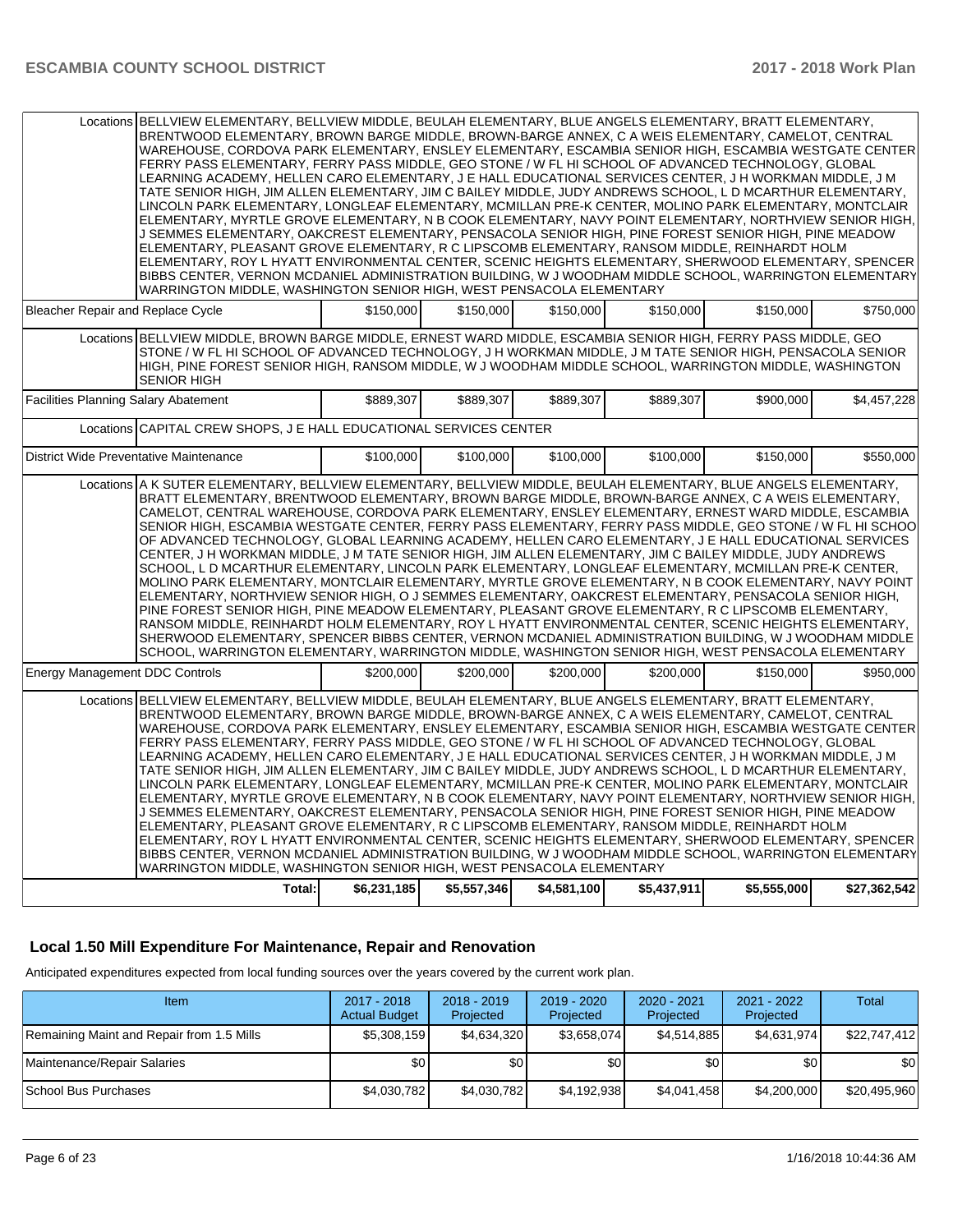| <b>Other Vehicle Purchases</b>                               | \$0          | \$469,959    | \$300,000    | \$500,000    | \$500,000    | \$1,769,959   |
|--------------------------------------------------------------|--------------|--------------|--------------|--------------|--------------|---------------|
| Capital Outlay Equipment                                     | \$4,404,603  | \$5,129,930  | \$5,812,746  | \$5,812,746  | \$5,385,158  | \$26,545,183  |
| <b>Rent/Lease Payments</b>                                   | \$0          | \$0          | \$0          | \$0          | \$0          | \$0           |
| <b>COP Debt Service</b>                                      | \$4,787,241  | \$5,060,278  | \$5,060,278  | \$5,060,278  | \$5,060,278  | \$25,028,353  |
| Rent/Lease Relocatables                                      | \$0          | \$0          | \$0          | \$0          | \$0          | \$0           |
| <b>Environmental Problems</b>                                | \$0          | \$0          | \$0          | \$0          | \$0          | \$0           |
| ls.1011.14 Debt Service                                      | \$0          | \$0          | \$0          | \$0          | \$0          | \$0           |
| Special Facilities Construction Account                      | \$0          | \$0          | \$0          | \$0          | \$0          | \$0           |
| Premiums for Property Casualty Insurance - 1011.71<br>(4a,b) | \$0          | \$0          | \$0          | \$0          | \$0          | \$0           |
| Qualified School Construction Bonds (QSCB)                   | \$0          | \$0          | \$0          | \$0          | \$0          | \$0           |
| Qualified Zone Academy Bonds (QZAB)                          | \$0          | \$0          | \$0          | \$0          | \$0          | \$0           |
| <b>Leased Equipment</b>                                      | \$47,360     | \$47,360     | \$50,000     | \$50,000     | \$50,000     | \$244,720     |
| Software                                                     | \$250,000    | \$252,963    | \$252,963    | \$350,000    | \$350,000    | \$1,455,926   |
| Maintenance Transfer                                         | \$4,700,000  | \$5,000,000  | \$5,000,000  | \$5,000,000  | \$5,000,000  | \$24,700,000  |
| <b>Property Insurance</b>                                    | \$2,488,500  | \$2,488,500  | \$2,488,500  | \$3,000,000  | \$3,000,000  | \$13,465,500  |
| <b>Local Expenditure Totals:</b>                             | \$26,016,645 | \$27,114,092 | \$26,815,499 | \$28,329,367 | \$28,177,410 | \$136,453,013 |

# **Revenue**

## **1.50 Mill Revenue Source**

Schedule of Estimated Capital Outlay Revenue from each currently approved source which is estimated to be available for expenditures on the projects included in the tentative district facilities work program. All amounts are NET after considering carryover balances, interest earned, new COP's, 1011.14 and 1011.15 loans, etc. Districts cannot use 1.5-Mill funds for salaries except for those explicitly associated with maintenance/repair projects. (1011.71 (5), F.S.)

| <b>Item</b>                                                                         | Fund | $2017 - 2018$<br><b>Actual Value</b> | $2018 - 2019$<br>Projected | $2019 - 2020$<br>Projected | $2020 - 2021$<br>Projected | 2021 - 2022<br>Projected | <b>Total</b>      |
|-------------------------------------------------------------------------------------|------|--------------------------------------|----------------------------|----------------------------|----------------------------|--------------------------|-------------------|
| $(1)$ Non-exempt property<br>lassessed valuation                                    |      | \$17,900,851,479                     | \$19,473,331,583           | \$20,026,995,683           | \$21,162,734,887           | \$22,367,602,877         | \$100,931,516,509 |
| $(2)$ The Millege projected for<br>discretionary capital outlay per<br>ls.1011.71   |      | 1.50                                 | 1.50                       | 1.50                       | 1.50                       | 1.50                     |                   |
| $(3)$ Full value of the 1.50-Mill<br>discretionary capital outlay per<br>ls.1011.71 |      | \$30,073,430                         | \$32,715,197               | \$33,645,353               | \$35,553,395               | \$37,577,573             | \$169,564,948     |
| $(4)$ Value of the portion of the 1.50<br>-Mill ACTUALLY levied                     | 370  | \$25,777,226                         | \$28.041.597               | \$28,838,874               | \$30.474.338               | \$32,209,348             | \$145,341,383     |
| $(5)$ Difference of lines $(3)$ and $(4)$                                           |      | \$4,296,204                          | \$4.673.600                | \$4,806,479                | \$5,079,057                | \$5,368,225              | \$24,223,565      |

## **PECO Revenue Source**

The figure in the row designated "PECO Maintenance" will be subtracted from funds available for new construction because PECO maintenance dollars cannot be used for new construction.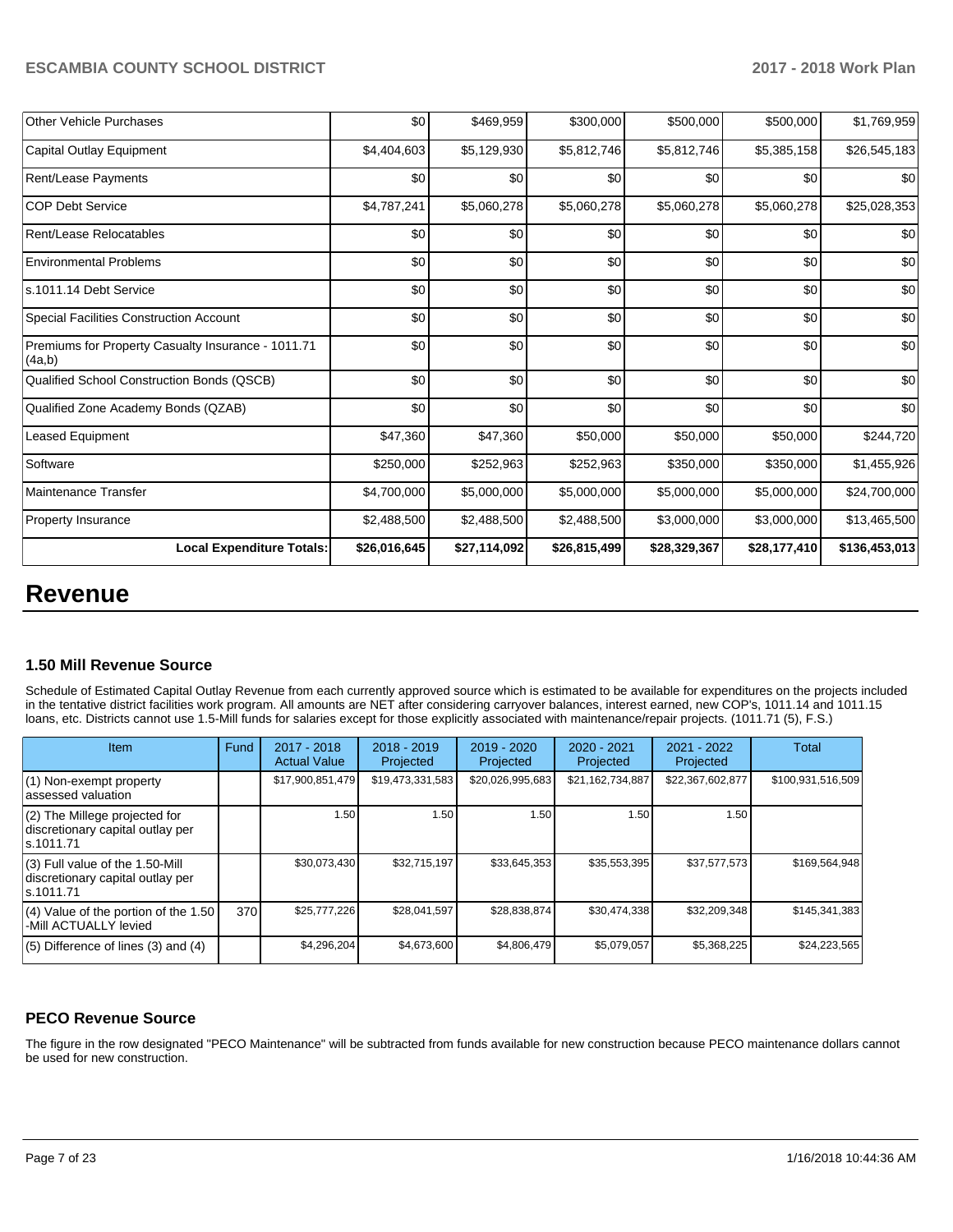| Item                          | Fund         | $2017 - 2018$<br><b>Actual Budget</b> | $2018 - 2019$<br>Projected | $2019 - 2020$<br>Projected | $2020 - 2021$<br>Projected | $2021 - 2022$<br>Projected | <b>Total</b> |
|-------------------------------|--------------|---------------------------------------|----------------------------|----------------------------|----------------------------|----------------------------|--------------|
| <b>PECO New Construction</b>  | 340 <b>I</b> | \$0                                   | \$0 <sub>1</sub>           | \$70.215                   | \$248.619                  | \$311.652                  | \$630.486    |
| PECO Maintenance Expenditures |              | \$923.026                             | \$923.026                  | \$923.026                  | \$923.026                  | \$923.026                  | \$4,615,130  |
|                               |              | \$923.026                             | \$923.026                  | \$993.241                  | \$1,171,645                | \$1,234,678                | \$5,245,616  |

## **CO & DS Revenue Source**

Revenue from Capital Outlay and Debt Service funds.

| Item                                      | Fund | $2017 - 2018$<br><b>Actual Budget</b> | $2018 - 2019$<br>Projected | $2019 - 2020$<br>Projected | $2020 - 2021$<br>Projected | $2021 - 2022$<br>Projected | Total       |
|-------------------------------------------|------|---------------------------------------|----------------------------|----------------------------|----------------------------|----------------------------|-------------|
| ICO & DS Cash Flow-through<br>Distributed | 360  | \$1.218.416                           | \$1.218.416                | \$1.218.416                | \$1.218.416                | \$1,218,416                | \$6,092,080 |
| ICO & DS Interest on<br>Undistributed CO  | 360  | \$14.577                              | \$14.577                   | \$14.577                   | \$14.577                   | \$14,577                   | \$72,885    |
|                                           |      | \$1,232,993                           | \$1,232,993                | \$1,232,993                | \$1,232,993                | \$1,232,993                | \$6,164,965 |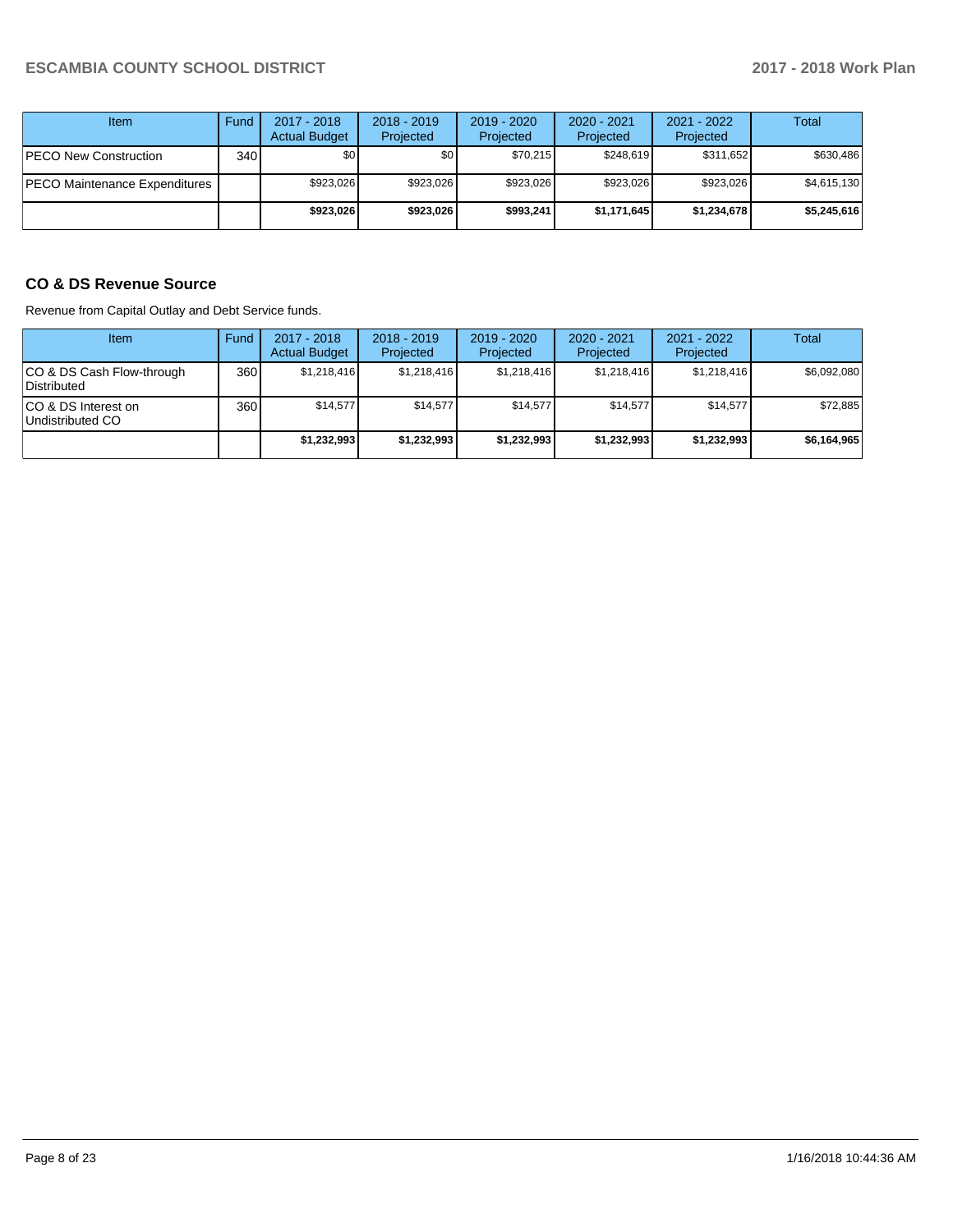## **Fair Share Revenue Source**

Nothing reported for this section. All legally binding commitments for proportionate fair-share mitigation for impacts on public school facilities must be included in the 5-year district work program.

## **Sales Surtax Referendum**

Specific information about any referendum for a 1-cent or 1/2-cent surtax referendum during the previous year.

**Did the school district hold a surtax referendum during the past fiscal year 2016 - 2017?**

No

### **Additional Revenue Source**

Any additional revenue sources

| Item                                                                                                                      | 2017 - 2018<br><b>Actual Value</b> | $2018 - 2019$<br>Projected | 2019 - 2020<br>Projected | $2020 - 2021$<br>Projected | 2021 - 2022<br>Projected | <b>Total</b>  |
|---------------------------------------------------------------------------------------------------------------------------|------------------------------------|----------------------------|--------------------------|----------------------------|--------------------------|---------------|
| Charter School Capital Outlay                                                                                             | \$149,637                          | \$149,637                  | \$149,637                | \$149,637                  | \$149,637                | \$748.185     |
| <b>Total Fund Balance Carried Forward</b>                                                                                 | \$2,713,802                        | \$0                        | \$0                      | \$0                        | \$0                      | \$2,713,802   |
| General Capital Outlay Obligated Fund<br><b>Balance Carried Forward From Total</b><br><b>Fund Balance Carried Forward</b> | \$0                                | \$0                        | \$0                      | \$0                        | \$0                      | \$0           |
| Special Facilities Construction Account                                                                                   | \$0                                | \$0                        | \$0                      | \$0                        | \$0                      | \$0           |
| One Cent - 1/2 Cent Sales Surtax Debt<br>Service From Total Fund Balance Carried<br>Forward                               | \$75,372,681                       | \$0                        | \$0                      | \$0                        | \$0                      | \$75,372,681  |
| Capital Outlay Projects Funds Balance<br>Carried Forward From Total Fund<br><b>Balance Carried Forward</b>                | \$0                                | \$0                        | \$0                      | \$0                        | \$0                      | \$0           |
| Proceeds from a s.1011.14/15 F.S. Loans                                                                                   | \$0                                | \$0                        | \$0                      | \$0                        | \$0                      | \$0           |
| District Bonds - Voted local bond<br>referendum proceeds per s.9, Art VII<br><b>State Constitution</b>                    | \$0                                | \$0                        | \$0                      | \$0                        | \$0                      | \$0           |
| Proceeds from Special Act Bonds                                                                                           | \$0                                | \$0                        | \$0                      | \$0                        | \$0                      | \$0           |
| Estimated Revenue from CO & DS Bond<br>Sale                                                                               | \$0                                | \$0                        | \$0                      | \$0                        | \$0                      | \$0           |
| Proceeds from Voted Capital<br>Improvements millage                                                                       | \$0                                | \$0                        | \$0                      | \$0                        | \$0                      | \$0           |
| Other Revenue for Other Capital Projects                                                                                  | \$0                                | \$0                        | \$0                      | \$0                        | \$0                      | \$0           |
| Proceeds from 1/2 cent sales surtax<br>authorized by school board                                                         | \$24,000,000                       | \$24,000,000               | \$24,000,000             | \$24,000,000               | \$20,000,000             | \$116,000,000 |
| Proceeds from local governmental<br>infrastructure sales surtax                                                           | \$0                                | \$0                        | \$0                      | \$0                        | \$0                      | \$0           |
| Proceeds from Certificates of<br>Participation (COP's) Sale                                                               | \$0                                | \$0                        | \$0                      | \$0                        | \$0                      | \$0           |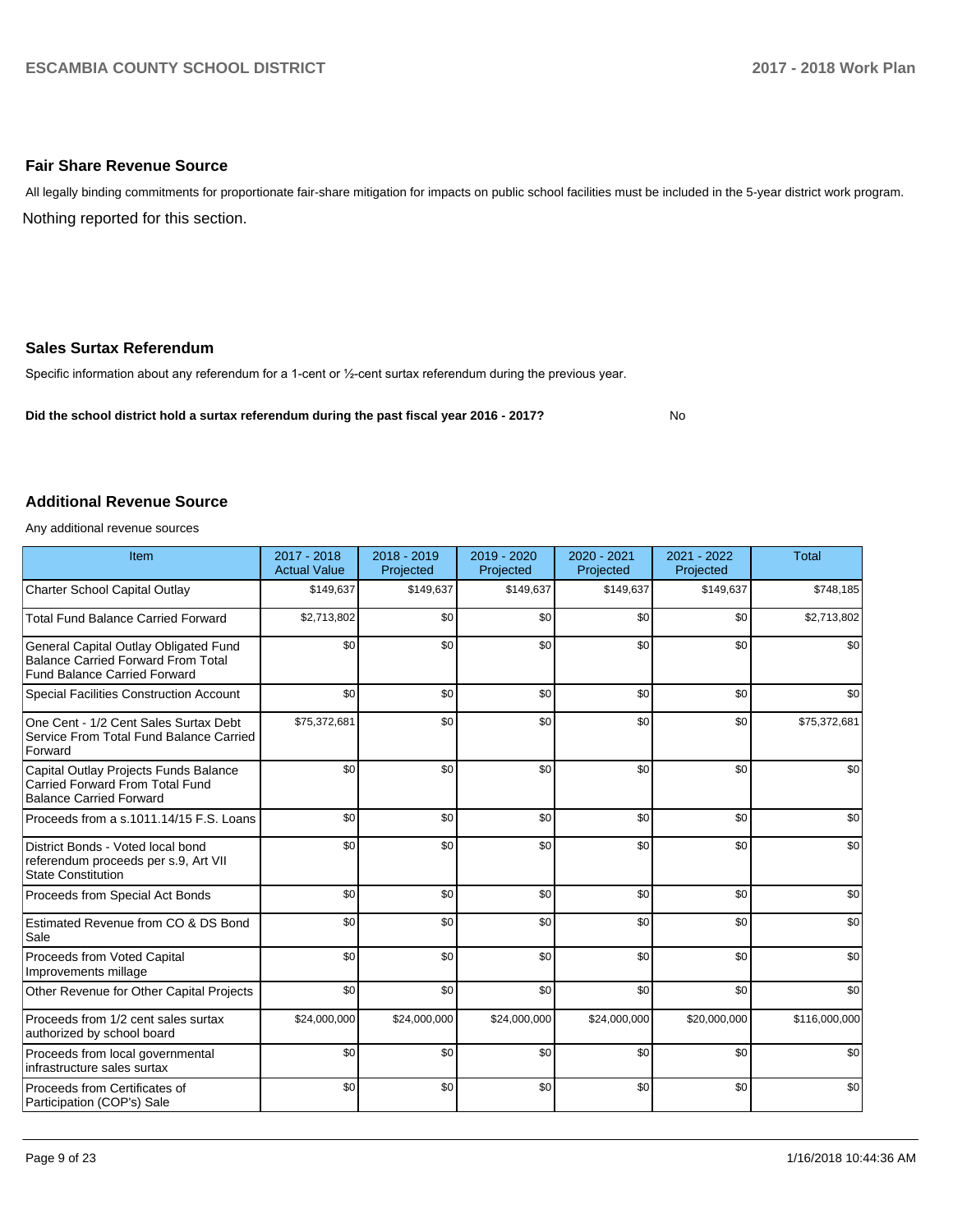| Classrooms First Bond proceeds amount<br>authorized in FY 1997-98                   | \$0           | \$0          | \$0          | \$0          | \$0          | \$0           |
|-------------------------------------------------------------------------------------|---------------|--------------|--------------|--------------|--------------|---------------|
| Classrooms for Kids                                                                 | \$0           | \$0          | \$0          | \$0          | \$0          | \$0           |
| District Equity Recognition                                                         | \$0           | \$0          | \$0          | \$0          | \$0          | \$0           |
| <b>Federal Grants</b>                                                               | \$0           | \$0          | \$0          | \$0          | \$0          | \$0           |
| Proportionate share mitigation (actual<br>cash revenue only, not in kind donations) | \$0           | \$0          | \$0          | \$0          | \$0          | \$0           |
| Impact fees received                                                                | \$0           | \$0          | \$0          | \$0          | \$0          | \$0           |
| <b>Private donations</b>                                                            | \$0           | \$0          | \$0          | \$0          | \$0          | \$0           |
| Grants from local governments or not-for-<br>profit organizations                   | \$0           | \$0          | \$0          | \$0          | \$0          | \$0           |
| Interest, Including Profit On Investment                                            | \$0           | \$0          | \$0          | \$0          | \$0          | \$0           |
| Revenue from Bonds pledging proceeds<br>from 1 cent or 1/2 cent Sales Surtax        | \$0           | \$0          | \$0          | \$0          | \$0          | \$0           |
| <b>Subtotal</b>                                                                     | \$102,236,120 | \$24,149,637 | \$24,149,637 | \$24,149,637 | \$20,149,637 | \$194,834,668 |

# **Total Revenue Summary**

| <b>Item Name</b>                                           | 2017 - 2018<br><b>Budget</b> | $2018 - 2019$<br>Projected | 2019 - 2020<br>Projected | $2020 - 2021$<br>Projected | 2021 - 2022<br>Projected | <b>Five Year Total</b> |
|------------------------------------------------------------|------------------------------|----------------------------|--------------------------|----------------------------|--------------------------|------------------------|
| Local 1.5 Mill Discretionary Capital Outlay<br>l Revenue   | \$25,777,226                 | \$28,041,597               | \$28,838,874             | \$30,474,338               | \$32,209,348             | \$145,341,383          |
| PECO and 1.5 Mill Maint and Other 1.5<br>Mill Expenditures | (\$26,016,645)               | (\$27,114,092)             | (\$26,815,499)           | (S28, 329, 367)            | (\$28,177,410)           | (\$136,453,013)        |
| <b>PECO Maintenance Revenue</b>                            | \$923.026                    | \$923,026                  | \$923.026                | \$923.026                  | \$923,026                | \$4,615,130            |
| Available 1.50 Mill for New<br>  Construction              | (\$239,419)                  | \$927,505                  | \$2,023,375              | \$2,144,971                | \$4,031,938              | \$8,888,370            |

| <b>Item Name</b>                      | $2017 - 2018$<br><b>Budget</b> | $2018 - 2019$<br>Projected | 2019 - 2020<br>Projected | 2020 - 2021<br>Projected | 2021 - 2022<br>Projected | <b>Five Year Total</b> |
|---------------------------------------|--------------------------------|----------------------------|--------------------------|--------------------------|--------------------------|------------------------|
| ICO & DS Revenue                      | \$1,232,993                    | \$1,232,993                | \$1,232,993              | \$1,232,993              | \$1,232,993              | \$6,164,965            |
| <b>IPECO New Construction Revenue</b> | \$0                            | \$0 <sub>1</sub>           | \$70.215                 | \$248,619                | \$311,652                | \$630,486              |
| Other/Additional Revenue              | \$102,236,120                  | \$24,149,637               | \$24,149,637             | \$24,149,637             | \$20,149,637             | \$194,834,668          |
| <b>Total Additional Revenuel</b>      | \$103,469,113                  | \$25,382,630               | \$25,452,845             | \$25,631,249             | \$21,694,282             | \$201,630,119          |
| <b>Total Available Revenue</b>        | \$103,229,694                  | \$26,310,135               | \$27,476,220             | \$27,776,220             | \$25,726,220             | \$210,518,489          |

# **Project Schedules**

## **Capacity Project Schedules**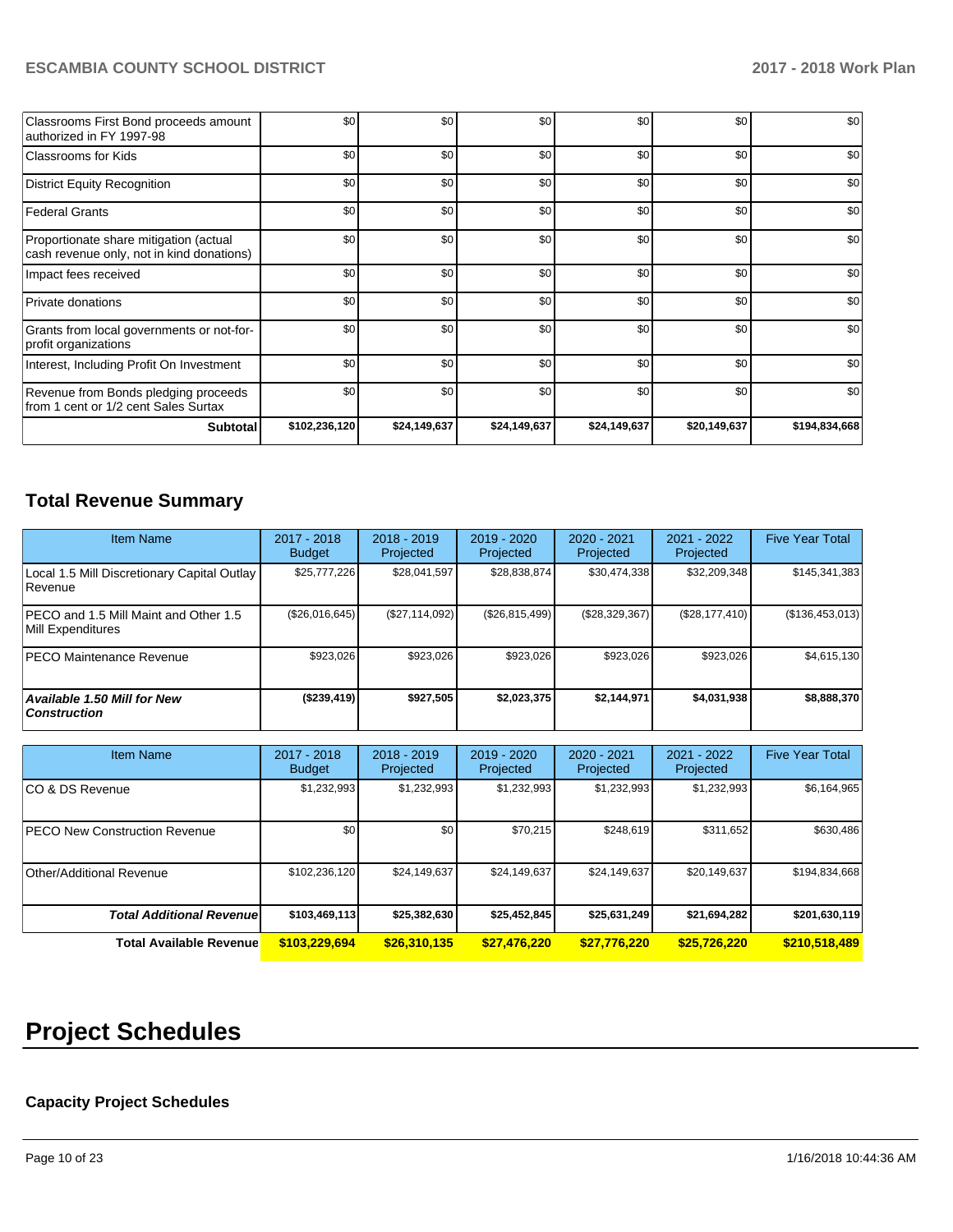A schedule of capital outlay projects necessary to ensure the availability of satisfactory classrooms for the projected student enrollment in K-12 programs.

| <b>Project Description</b>  | Location                  |                          | 2017 - 2018  | $2018 - 2019$ | 2019 - 2020 | 2020 - 2021  | 2021 - 2022 | <b>Total</b>     | Funded |
|-----------------------------|---------------------------|--------------------------|--------------|---------------|-------------|--------------|-------------|------------------|--------|
| NEW WESTSIDE K-<br>5 SCHOOL | Location not<br>specified | Planned<br>Cost:         | \$3,000,000  | \$5,000,000   | \$5,000,000 | \$5,000,000  | \$6,000,000 | \$24,000,000 Yes |        |
|                             |                           | <b>Student Stations:</b> | 801          |               | 0           | 0            |             | 801              |        |
|                             |                           | <b>Total Classrooms:</b> | $\Omega$     |               | 0           | <sup>0</sup> |             | U                |        |
|                             |                           | Gross Sq Ft:             | 135,000      |               | 0           | $\Omega$     |             | 135,000          |        |
|                             |                           | <b>Planned Cost:</b>     | \$3,000,000  | \$5,000,000   | \$5,000,000 | \$5,000,000  | \$6,000,000 | \$24,000,000     |        |
|                             |                           | <b>Student Stations:</b> | 801          |               | 0           | <sup>0</sup> |             | 801              |        |
|                             |                           | <b>Total Classrooms:</b> | $\mathbf{0}$ |               | $\bf{0}$    | $\bf{0}$     |             | $\bf{0}$         |        |
|                             |                           | Gross Sq Ft:             | 135,000      |               | 0           | 0            |             | 135,000          |        |

## **Other Project Schedules**

Major renovations, remodeling, and additions of capital outlay projects that do not add capacity to schools.

| <b>Project Description</b>                                                     | Location                                  | 2017 - 2018<br><b>Actual Budget</b> | 2018 - 2019<br>Projected | 2019 - 2020<br>Projected | 2020 - 2021<br>Projected | 2021 - 2022<br>Projected | <b>Total</b>     | Funded             |
|--------------------------------------------------------------------------------|-------------------------------------------|-------------------------------------|--------------------------|--------------------------|--------------------------|--------------------------|------------------|--------------------|
| 1.5 Mill Carryover                                                             | Location not specified                    | \$329,094                           | \$0                      | \$0                      | \$0                      | \$0                      | \$329,094 Yes    |                    |
| Half Cent Sales Tax Carryover                                                  | Location not specified                    | \$75,372,681                        | \$0                      | \$0                      | \$0                      | \$0                      | \$75,372,681 Yes |                    |
| <b>District Wide General</b><br>Renovations                                    | Location not specified                    | \$900,000                           | \$900,000                | \$900,000                | \$1,000,000              | \$1,000,000              | \$4,700,000 Yes  |                    |
| CO & DS Flow Through<br>Carryover                                              | Location not specified                    | \$0                                 | \$0                      | \$0                      | \$0                      | \$0                      |                  | \$0 <sup>Yes</sup> |
| Charter School Capital Outlay                                                  | Location not specified                    | \$476,220                           | \$476,220                | \$476,220                | \$476,220                | \$476,220                | \$2,381,100 Yes  |                    |
| Facilities Systems - Roofing                                                   | Location not specified                    | \$900,000                           | \$900,000                | \$900,000                | \$1,000,000              | \$1,000,000              | \$4,700,000 Yes  |                    |
| Facilities Systems - Mechanical<br>Life Safety                                 | Location not specified                    | \$1,750,000                         | \$2,000,000              | \$2,000,000              | \$2,000,000              | \$2,000,000              | \$9,750,000 Yes  |                    |
| Correct Deficiencies Related to<br>Safety to Life, Health &<br>Sanitation      | Location not specified                    | \$32,993                            | \$100,000                | \$100,000                | \$200,000                | \$200,000                | \$632,993 Yes    |                    |
| <b>District Wide Campus Security</b><br>Systems                                | Location not specified                    | \$600,000                           | \$600,000                | \$600,000                | \$600,000                | \$600,000                | \$3,000,000 Yes  |                    |
| Additional or Replacement<br><b>Equipment for Existing</b><br><b>Buildings</b> | Location not specified                    | \$100,000                           | \$100,000                | \$100,000                | \$100,000                | \$100,000                | \$500,000 Yes    |                    |
| <b>District Wide Sitework</b>                                                  | Location not specified                    | \$1,400,000                         | \$1,400,000              | \$1,400,000              | \$1,400,000              | \$1,400,000              | \$7,000,000 Yes  |                    |
| <b>Adaptive Play Facility</b>                                                  | <b>ESCAMBIA WESTGATE</b><br><b>CENTER</b> | \$500,000                           | \$0                      | \$0                      | \$0                      | \$0                      | \$500,000 Yes    |                    |
| New Covered Play Building at<br>Various Elementary Schools                     | Location not specified                    | \$2,750,000                         | \$2,750,000              | \$2,750,000              | \$2,750,000              | \$2,750,000              | \$13,750,000 Yes |                    |
| <b>District Wide ADA</b><br>Accommodations                                     | Location not specified                    | \$100,000                           | \$100,000                | \$100,000                | \$100,000                | \$100,000                | \$500,000 Yes    |                    |
| Debt Service - Sales Tax<br>Revenue Bond                                       | Location not specified                    | \$5,800,000                         | \$5,800,000              | \$5,800,000              | \$5,800,000              | \$5,750,000              | \$28,950,000     | Yes                |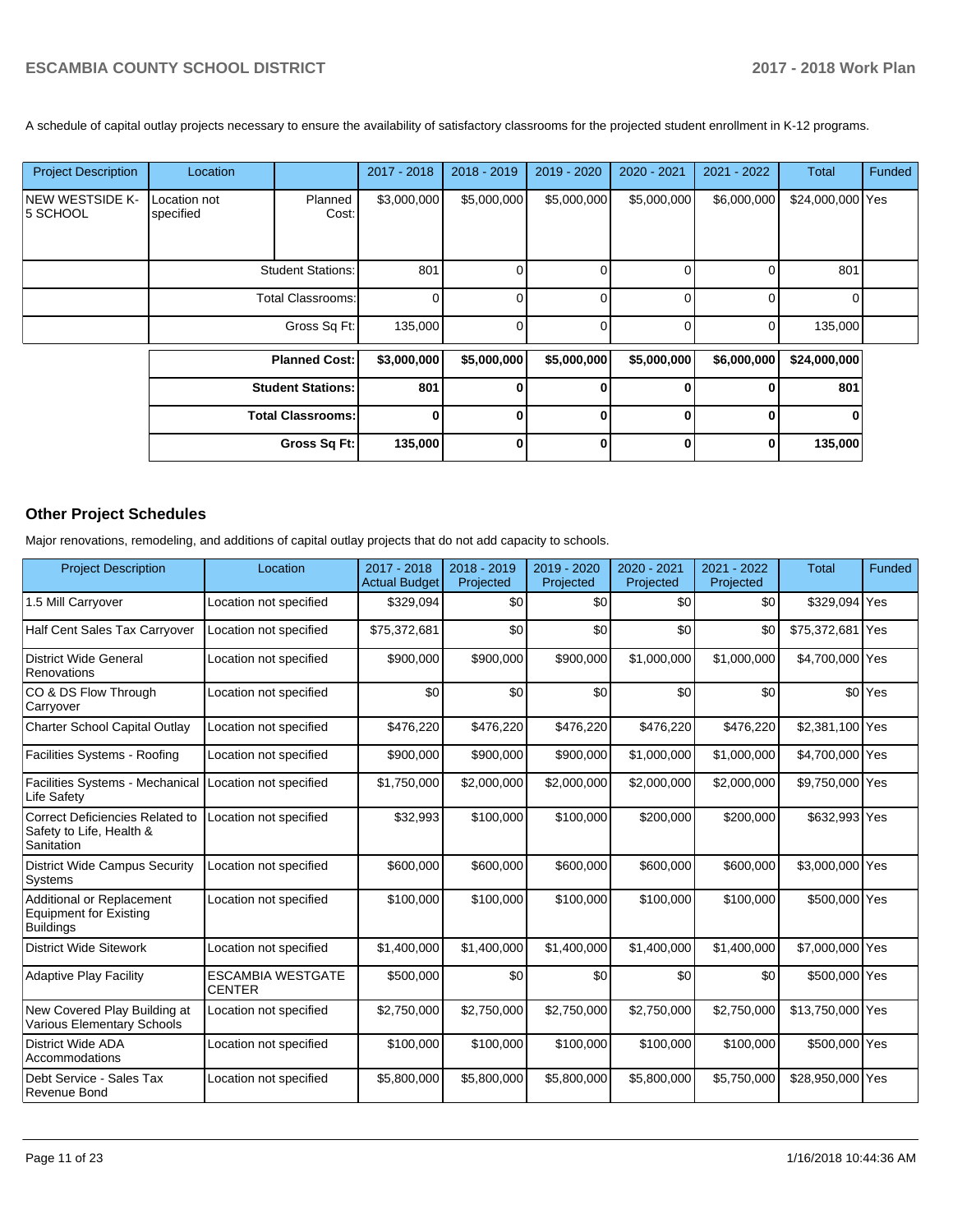| Necessary Modifications for the<br>Physically Disabled in Existing<br><b>Buildings</b> | Location not specified                                      | \$50,000      | \$100.000    | \$100.000    | \$100.000    | \$100.000   | \$450,000 Yes              |  |
|----------------------------------------------------------------------------------------|-------------------------------------------------------------|---------------|--------------|--------------|--------------|-------------|----------------------------|--|
| District Wide Capital Outlay<br><b>Budget Requests</b>                                 | Location not specified                                      | \$2,000,000   | \$2,000,000  | \$2,000,000  | \$2,000,000  | \$2,000,000 | \$10,000,000 Yes           |  |
| District Wide Athletic/P.E.<br><b>Facility Renovations</b>                             | Location not specified                                      | \$2,800,000   | \$1,583,915  | \$1,500,000  | \$1,500,000  | \$1,500,000 | \$8,883,915 Yes            |  |
| <b>ESE Renovations</b>                                                                 | Location not specified                                      | \$800,000     | \$0          | \$0          | \$0          | \$0         | \$800,000 Yes              |  |
| District Wide Paved Auto<br>Parking Areas                                              | Location not specified                                      | \$100,000     | \$100,000    | \$100,000    | \$100,000    | \$100,000   | \$500,000 Yes              |  |
| Retrofit Existing Schools for<br>Technology                                            | Location not specified                                      | \$150,000     | \$150,000    | \$150,000    | \$150,000    | \$150,000   | \$750,000 Yes              |  |
| Rebuild                                                                                | <b>ROY L HYATT</b><br><b>ENVIRONMENTAL</b><br><b>CENTER</b> | \$750,000     | \$0          | \$0          | \$0          | \$0         | \$750,000 Yes              |  |
| Bus Ramp & Tennis Court<br>Relocation                                                  | PENSACOLA SENIOR<br><b>HIGH</b>                             | \$750,000     | \$750,000    | \$0          | \$0          | \$0         | \$1,500,000 Yes            |  |
| Roof Replacement                                                                       | C A WEIS ELEMENTARY                                         | \$0           | \$0          | \$1,500,000  | \$0          | \$0         | \$1,500,000 Yes            |  |
| Agriculture Building                                                                   | J M TATE SENIOR HIGH                                        | \$0           | \$0          | \$0          | \$1,500,000  | \$0         | \$1,500,000 Yes            |  |
| Cafeteria & Classroom Retrofit                                                         | <b>BEULAH ELEMENTARY</b>                                    | \$0           | \$1,500,000  | \$1,500,000  | \$0          | \$0         | \$3,000,000 Yes            |  |
| Auditorium                                                                             | <b>ESCAMBIA SENIOR</b><br><b>HIGH</b>                       | \$0           | \$0          | \$0          | \$1,000,000  | \$0         | \$1,000,000 Yes            |  |
| Auditorium                                                                             | <b>PINE FOREST SENIOR</b><br><b>HIGH</b>                    | \$0           | \$0          | \$500,000    | \$300,000    | \$200,000   | \$1,000,000 Yes            |  |
| Auditorium                                                                             | J M TATE SENIOR HIGH                                        | \$0           | \$0          | \$0          | \$700,000    | \$300,000   | \$1,000,000 Yes            |  |
| <b>LCIF Carryover</b>                                                                  | Location not specified                                      | \$1,818,706   | \$0          | \$0          | \$0          | \$0         | \$1,818,706 Yes            |  |
|                                                                                        |                                                             | \$100,229,694 | \$21,310,135 | \$22,476,220 | \$22,776,220 |             | \$19,726,220 \$186,518,489 |  |

## **Additional Project Schedules**

Any projects that are not identified in the last approved educational plant survey.

Nothing reported for this section.

## **Non Funded Growth Management Project Schedules**

Schedule indicating which projects, due to planned development, that CANNOT be funded from current revenues projected over the next five years.

Nothing reported for this section.

# **Tracking**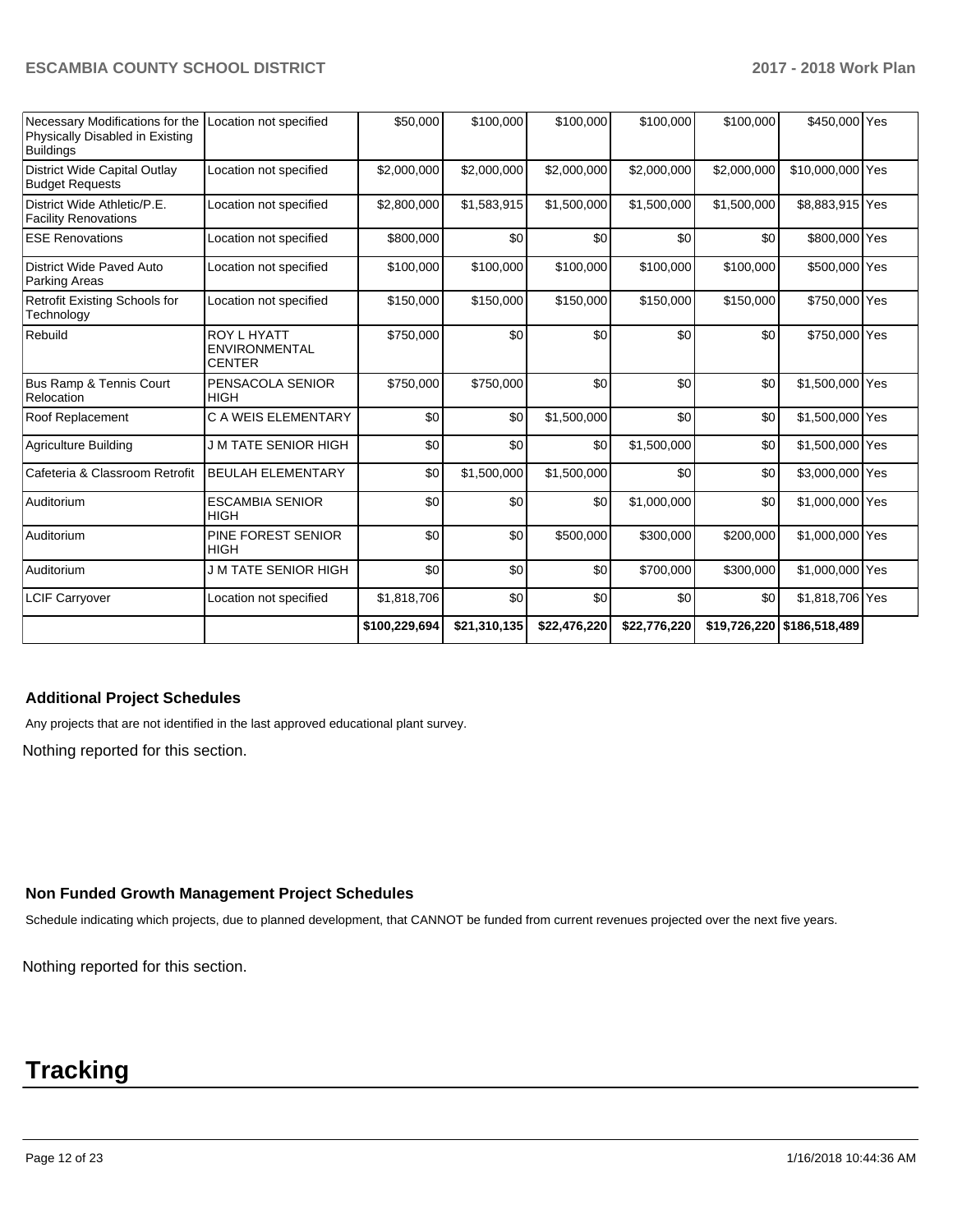# **Capacity Tracking**

| Location                                                       | $2017 -$<br>2018 Satis.<br>Stu. Sta. | Actual<br>$2017 -$<br><b>2018 FISH</b><br>Capacity | Actual<br>$2016 -$<br>2017<br><b>COFTE</b> | # Class<br><b>Rooms</b> | Actual<br>Average<br>$2017 -$<br>2018 Class<br><b>Size</b> | Actual<br>$2017 -$<br>2018<br><b>Utilization</b> | <b>New</b><br>Stu.<br>Capacity | <b>New</b><br>Rooms to<br>be<br>Added/Re<br>moved | Projected<br>$2021 -$<br>2022<br><b>COFTE</b> | Projected<br>$2021 -$<br>2022<br><b>Utilization</b> | Projected<br>$2021 -$<br>2022 Class<br><b>Size</b> |
|----------------------------------------------------------------|--------------------------------------|----------------------------------------------------|--------------------------------------------|-------------------------|------------------------------------------------------------|--------------------------------------------------|--------------------------------|---------------------------------------------------|-----------------------------------------------|-----------------------------------------------------|----------------------------------------------------|
| L D MCARTHUR<br><b>ELEMENTARY</b>                              | 819                                  | 819                                                | 753                                        | 45                      | 17                                                         | 92.00 %                                          | $\Omega$                       | $\mathbf 0$                                       | 750                                           | 92.00 %                                             | 17                                                 |
| <b>ESCAMBIA WESTGATE</b><br><b>CENTER</b>                      | 381                                  | 381                                                | 232                                        | 37                      | 6                                                          | 61.00%                                           | $\Omega$                       | $\Omega$                                          | 240                                           | 63.00 %                                             | 6                                                  |
| <b>BEULAH ELEMENTARY</b>                                       | 1,023                                | 1,023                                              | 992                                        | 53                      | 19                                                         | 97.00%                                           | $\Omega$                       | $\Omega$                                          | 750                                           | 73.00 %                                             | 14                                                 |
| <b>WASHINGTON SENIOR</b><br><b>HIGH</b>                        | 1,931                                | 1,834                                              | 1,714                                      | 81                      | 21                                                         | 93.00%                                           | $\Omega$                       | $\mathbf 0$                                       | 1,675                                         | 91.00%                                              | 21                                                 |
| R C LIPSCOMB<br><b>ELEMENTARY</b>                              | 952                                  | 952                                                | 881                                        | 50                      | 18                                                         | 93.00 %                                          | $\Omega$                       | $\mathbf 0$                                       | 750                                           | 79.00 %                                             | 15                                                 |
| JIM C BAILEY MIDDLE                                            | 1,486                                | 1,337                                              | 1,355                                      | 66                      | 21                                                         | 101.00%                                          | $\mathbf 0$                    | $\mathbf 0$                                       | 1,200                                         | 90.00 %                                             | 18                                                 |
| <b>JIM ALLEN</b><br>ELEMENTARY                                 | 762                                  | 762                                                | 613                                        | 39                      | 16                                                         | 80.00%                                           | $\Omega$                       | $\Omega$                                          | 620                                           | 81.00%                                              | 16                                                 |
| BELLVIEW<br><b>ELEMENTARY</b>                                  | 884                                  | 884                                                | 763                                        | 46                      | 17                                                         | 86.00%                                           | $\Omega$                       | $\Omega$                                          | 750                                           | 85.00 %                                             | 16                                                 |
| <b>BELLVIEW MIDDLE</b>                                         | 1,551                                | 1,395                                              | 974                                        | 64                      | 15                                                         | 70.00%                                           | $\mathbf 0$                    | $\mathbf 0$                                       | 980                                           | 70.00 %                                             | 15                                                 |
| <b>BRATT ELEMENTARY</b>                                        | 542                                  | 542                                                | 426                                        | 27                      | 16                                                         | 79.00 %                                          | $\mathbf 0$                    | $\Omega$                                          | 420                                           | 77.00 %                                             | 16                                                 |
| <b>BRENTWOOD</b><br><b>ELEMENTARY</b>                          | 607                                  | 607                                                | 557                                        | 33                      | 17                                                         | 92.00 %                                          | $\Omega$                       | $\Omega$                                          | 570                                           | 94.00 %                                             | 17                                                 |
| <b>BROWN BARGE MIDDLE</b>                                      | 939                                  | 845                                                | 547                                        | 44                      | 12                                                         | 65.00 %                                          | $\mathbf 0$                    | $\mathbf 0$                                       | 560                                           | 66.00 %                                             | 13                                                 |
| <b>LINCOLN PARK</b><br>ELEMENTARY                              | 316                                  | 316                                                | 173                                        | 18                      | 10                                                         | 55.00 %                                          | $\Omega$                       | $\mathbf 0$                                       | 250                                           | 79.00 %                                             | 14                                                 |
| W J WOODHAM MIDDLE<br><b>SCHOOL</b>                            | 1,669                                | 1,502                                              | 769                                        | 70                      | 11                                                         | 51.00 %                                          | $\Omega$                       | $\Omega$                                          | $\Omega$                                      | 0.00%                                               | $\mathbf 0$                                        |
| GEO STONE / W FL HI<br>SCHOOL OF ADVANCED<br><b>TECHNOLOGY</b> | 1,709                                | 2,050                                              | 1,290                                      | 78                      | 17                                                         | 63.00 %                                          | $-571$                         | $\Omega$                                          | 1,138                                         | 77.00 %                                             | 15                                                 |
| PINE FOREST SENIOR<br>HIGH                                     | 2,055                                | 1,952                                              | 1,562                                      | 85                      | 18                                                         | 80.00 %                                          | $\Omega$                       | $\mathbf 0$                                       | 1,425                                         | 73.00 %                                             | 17                                                 |
| <b>LONGLEAF</b><br><b>ELEMENTARY</b>                           | 780                                  | 780                                                | 721                                        | 41                      | 18                                                         | 92.00 %                                          | $\Omega$                       | $\Omega$                                          | 700                                           | 90.00 %                                             | 17                                                 |
| <b>HELLEN CARO</b><br><b>ELEMENTARY</b>                        | 889                                  | 889                                                | 837                                        | 48                      | 17                                                         | 94.00 %                                          | $\mathbf 0$                    | $\mathbf 0$                                       | 750                                           | 84.00 %                                             | 16                                                 |
| WEST PENSACOLA<br><b>ELEMENTARY</b>                            | 685                                  | 685                                                | 505                                        | 36                      | 14                                                         | 74.00 %                                          | $\Omega$                       | $\Omega$                                          | 500                                           | 73.00 %                                             | 14                                                 |
| J H WORKMAN MIDDLE                                             | 1,366                                | 1,229                                              | 781                                        | 59                      | 13                                                         | 64.00%                                           | 0                              | $\Omega$                                          | 820                                           | 67.00 %                                             | 14                                                 |
| REINHARDT HOLM<br><b>ELEMENTARY</b>                            | 669                                  | 669                                                | 488                                        | 36                      | 14                                                         | 73.00 %                                          | 0                              | $\Omega$                                          | 446                                           | 67.00 %                                             | 12                                                 |
| JUDY ANDREWS<br><b>SCHOOL</b>                                  | 300                                  | 300                                                | 102                                        | 12                      | 8                                                          | 34.00 %                                          | $\mathbf 0$                    | $\mathbf 0$                                       | 75                                            | 25.00 %                                             | 6                                                  |
| JOHN A GIBSON<br><b>HEADSTART PROGRAM</b>                      | 218                                  | $\mathbf 0$                                        | $\Omega$                                   | 11                      | $\overline{0}$                                             | 0.00%                                            | 0                              | $\mathbf 0$                                       | $\mathbf 0$                                   | 0.00%                                               | $\mathbf 0$                                        |
| IMCMILLAN PRE-K<br><b>CENTER</b>                               | 252                                  | 252                                                | 21                                         | 14                      | 1                                                          | 8.00 %                                           | $\Omega$                       | $\mathbf 0$                                       | 25                                            | 10.00 %                                             | $\overline{2}$                                     |
| A K SUTER<br><b>ELEMENTARY</b>                                 | 645                                  | 645                                                | 587                                        | 34                      | 17                                                         | 91.00%                                           | 0                              | $\mathbf 0$                                       | 600                                           | 93.00 %                                             | 18                                                 |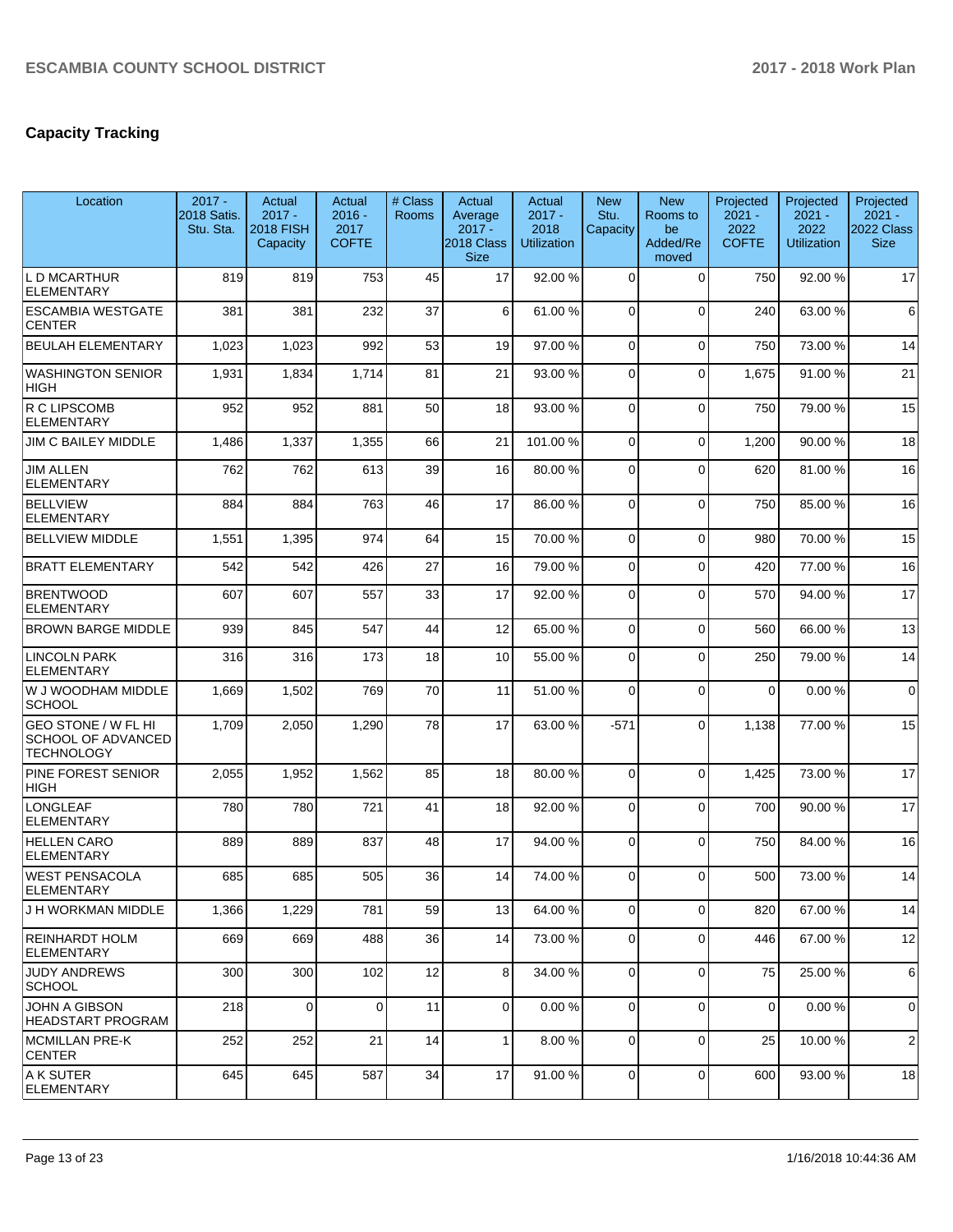| <b>J M TATE SENIOR HIGH</b>                              | 2,216  | 2,105          | 2,072          | 98             | 21          | 98.00 %  | 0              | $\Omega$       | 1,850    | 88.00 % | 19          |
|----------------------------------------------------------|--------|----------------|----------------|----------------|-------------|----------|----------------|----------------|----------|---------|-------------|
| <b>ERNEST WARD MIDDLE</b>                                | 706    | 635            | 433            | 30             | 14          | 68.00 %  | $\Omega$       | $\Omega$       | 550      | 87.00 % | 18          |
| <b>WARRINGTON</b><br>ELEMENTARY                          | 624    | 624            | 378            | 33             | 11          | 61.00 %  | 0              | $\Omega$       | 405      | 65.00 % | 12          |
| <b>WARRINGTON MIDDLE</b>                                 | 1,290  | 1,161          | 679            | 54             | 13          | 58.00 %  | 0              | $\Omega$       | 658      | 57.00 % | 12          |
| C A WEIS ELEMENTARY                                      | 641    | 641            | 443            | 36             | 12          | 69.00 %  | 0              | $\Omega$       | 500      | 78.00 % | 14          |
| PENSACOLA SENIOR<br>HIGH                                 | 1,975  | 1,876          | 1,353          | 82             | 17          | 72.00 %  | $\Omega$       | $\Omega$       | 1,425    | 76.00 % | 17          |
| <b>PINE MEADOW</b><br><b>ELEMENTARY</b>                  | 883    | 883            | 907            | 47             | 19          | 103.00 % | 0              | $\Omega$       | 700      | 79.00 % | 15          |
| PLEASANT GROVE<br><b>ELEMENTARY</b>                      | 632    | 632            | 628            | 34             | 18          | 99.00 %  | $\Omega$       | $\Omega$       | 510      | 81.00 % | 15          |
| <b>SCENIC HEIGHTS</b><br><b>ELEMENTARY</b>               | 845    | 845            | 802            | 44             | 18          | 95.00 %  | $\Omega$       | $\Omega$       | 735      | 87.00 % | 17          |
| O J SEMMES<br><b>ELEMENTARY</b>                          | 566    | 566            | 427            | 29             | 15          | 75.00 %  | 0              | $\Omega$       | 423      | 75.00 % | 15          |
| <b>SHERWOOD</b><br><b>ELEMENTARY</b>                     | 673    | 673            | 598            | 34             | 18          | 89.00 %  | 0              | $\Omega$       | 580      | 86.00 % | 17          |
| <b>FERRY PASS</b><br><b>ELEMENTARY</b>                   | 623    | 623            | 593            | 33             | 18          | 95.00 %  | $\Omega$       | $\Omega$       | 620      | 100.00% | 19          |
| <b>FERRY PASS MIDDLE</b>                                 | 1,116  | 1,004          | 1,050          | 50             | 21          | 105.00 % | $\Omega$       | $\Omega$       | 1,000    | 100.00% | 20          |
| <b>MONTCLAIR</b><br><b>ELEMENTARY</b>                    | 526    | 526            | 313            | 27             | 12          | 60.00 %  | 0              | $\Omega$       | 320      | 61.00%  | 12          |
| <b>MYRTLE GROVE</b><br><b>ELEMENTARY</b>                 | 685    | 685            | 613            | 36             | 17          | 89.00 %  | 0              | $\Omega$       | 500      | 73.00 % | 14          |
| <b>NAVY POINT</b><br><b>ELEMENTARY</b>                   | 585    | 585            | 569            | 32             | 18          | 97.00 %  | $\Omega$       | $\Omega$       | 500      | 85.00 % | 16          |
| <b>OAKCREST</b><br><b>ELEMENTARY</b>                     | 525    | 525            | 516            | 28             | 18          | 98.00 %  | 0              | $\Omega$       | 498      | 95.00 % | 18          |
| KINGSFIELD<br><b>ELEMENTARY</b>                          | 842    | 0              | $\Omega$       | 48             | 0           | 0.00%    | 0              | $\Omega$       | 725      | 0.00%   | 15          |
| <b>BYRNEVILLE</b><br>ELEMENTARY-CHARTER<br><b>SCHOOL</b> | 40     | 0              | $\Omega$       | $\overline{2}$ | 0           | 0.00%    | $\Omega$       | $\Omega$       | $\Omega$ | 0.00%   | $\mathbf 0$ |
| <b>RANSOM MIDDLE</b>                                     | 1,698  | 1,528          | 1,389          | 73             | 19          | 91.00 %  | $\mathbf{0}$   | $\Omega$       | 1,201    | 79.00 % | 16          |
| <b>CORDOVA PARK</b><br><b>ELEMENTARY</b>                 | 702    | 702            | 705            | 37             | 19          | 100.00%  | $\Omega$       | $\Omega$       | 650      | 93.00 % | 18          |
| <b>ENSLEY ELEMENTARY</b>                                 | 463    | 463            | 473            | 25             | 19          | 102.00 % | $\overline{0}$ | $\overline{0}$ | 450      | 97.00%  | 18          |
| <b>ESCAMBIA SENIOR</b><br>HIGH                           | 2,160  | 2,052          | 1,665          | 88             | 19          | 81.00%   | $\overline{0}$ | $\Omega$       | 1,750    | 85.00 % | 20          |
| <b>NORTHVIEW SENIOR</b><br><b>HIGH</b>                   | 662    | 529            | 477            | 28             | 17          | 90.00 %  | 0              | $\mathbf 0$    | 500      | 95.00 % | 18          |
| N B COOK ELEMENTARY                                      | 680    | 680            | 594            | 35             | 17          | 87.00 %  | $\mathbf{0}$   | $\mathbf 0$    | 630      | 93.00 % | 18          |
| <b>BLUE ANGELS</b><br><b>ELEMENTARY</b>                  | 853    | 853            | 882            | 46             | 19          | 103.00 % | $\mathbf{0}$   | $\Omega$       | 750      | 88.00 % | 16          |
| <b>MOLINO PARK</b><br><b>ELEMENTARY</b>                  | 756    | 756            | 422            | 36             | 12          | 56.00 %  | $\overline{0}$ | $\mathbf 0$    | 470      | 62.00%  | 13          |
| <b>GLOBAL LEARNING</b><br><b>ACADEMY</b>                 | 836    | 836            | 739            | 45             | 16          | 88.00 %  | 0              | $\mathbf 0$    | 731      | 87.00 % | 16          |
| <b>BEULAH MIDDLE</b>                                     | 1,603  | $\overline{0}$ | $\overline{0}$ | 70             | $\mathbf 0$ | 0.00%    | $\mathbf{0}$   | $\mathbf 0$    | 870      | 0.00%   | 12          |
|                                                          | 49,836 | 45,638         | 37,362         | 2,387          | 16          | 81.87%   | $-571$         | $\bf{0}$       | 36,495   | 80.98%  | 15          |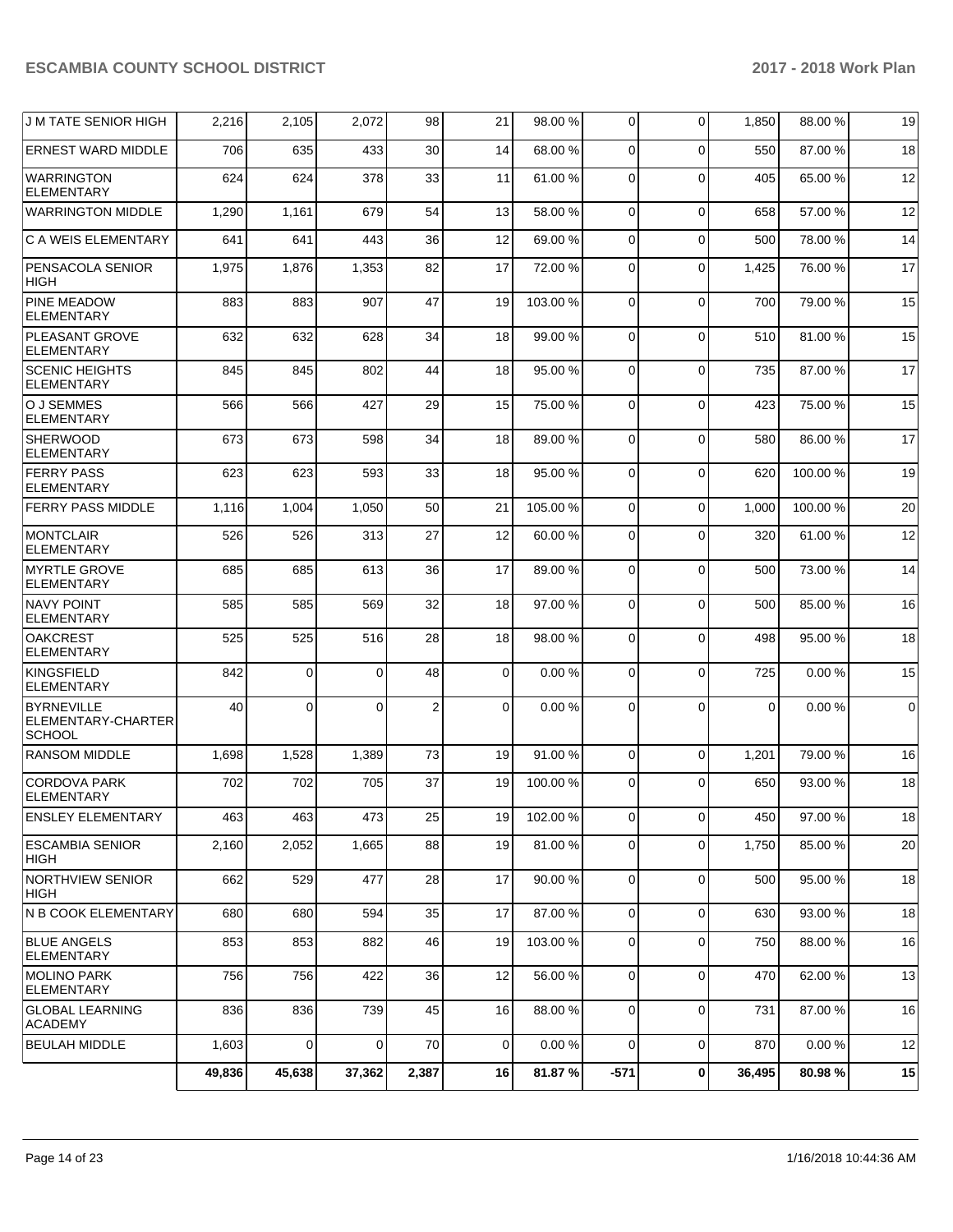The COFTE Projected Total (36,495) for 2021 - 2022 must match the Official Forecasted COFTE Total (36,495 ) for 2021 - 2022 before this section can be completed. In the event that the COFTE Projected Total does not match the Official forecasted COFTE, then the Balanced Projected COFTE Table should be used to balance COFTE.

|                                 | 36,495 |
|---------------------------------|--------|
| High (9-12)                     | 10,254 |
| Middle (4-8)                    | 14,274 |
| Elementary (PK-3)               | 11,967 |
| Projected COFTE for 2021 - 2022 |        |

| <b>Grade Level Type</b> | <b>Balanced Projected</b><br>COFTE for 2021 - 2022 |
|-------------------------|----------------------------------------------------|
| Elementary (PK-3)       |                                                    |
| Middle $(4-8)$          |                                                    |
| High (9-12)             |                                                    |
|                         | 36,495                                             |

### **Relocatable Replacement**

Number of relocatable classrooms clearly identified and scheduled for replacement in the school board adopted financially feasible 5-year district work program.

| Location                               | $2017 - 2018$ | $ 2018 - 2019 $ | 2019 - 2020 | 2020 - 2021 | 2021 - 2022 | Year 5 Total |
|----------------------------------------|---------------|-----------------|-------------|-------------|-------------|--------------|
| OAKCREST ELEMENTARY                    |               |                 |             |             |             | 10           |
| <b>PINE MEADOW ELEMENTARY</b>          |               |                 |             |             |             |              |
| IBEULAH ELEMENTARY                     |               |                 |             |             |             | 18           |
| <b>Total Relocatable Replacements:</b> |               | 16              | 10          |             |             | 31           |

## **Charter Schools Tracking**

Information regarding the use of charter schools.

| Location-Type               | # Relocatable<br>units or<br>permanent<br>classrooms | Owner                          | Year Started or<br>Scheduled | <b>Student</b><br><b>Stations</b> | <b>Students</b><br>Enrolled | Years in<br>Contract | <b>Total Charter</b><br><b>Students</b><br>projected for<br>2021 - 2022 |
|-----------------------------|------------------------------------------------------|--------------------------------|------------------------------|-----------------------------------|-----------------------------|----------------------|-------------------------------------------------------------------------|
| Pensacola Beach Elementary  |                                                      | 10 PRIVATE                     | 2002                         | 160                               | 143                         | 15                   | 150 <sup>1</sup>                                                        |
| Beulah Academy of Science   |                                                      | 14 PRIVATE                     | 1998                         | 334                               | 286                         | 15                   | 286                                                                     |
| Jacqueline Harris Prepatory |                                                      | 28 PRIVATE                     | 2001                         | 246                               | 233                         | 10                   | 310                                                                     |
| Escambia Charter School     |                                                      | 12 COUNTY<br><b>GOVERNMENT</b> | 1996                         | 260                               | 74                          | 10                   | 120                                                                     |
| Capstone Academy            |                                                      | 4 OTHER                        | 2004                         | 30                                | 30 <sup>1</sup>             | 15                   | 30 <sup>1</sup>                                                         |
| Byrneville Charter          |                                                      | 13 SCHOOL BOARD                | 2002                         | 220                               | 215                         | 15                   | 250                                                                     |
|                             | 81                                                   |                                |                              | 1,250                             | 981                         |                      | 1,146                                                                   |

## **Special Purpose Classrooms Tracking**

The number of classrooms that will be used for certain special purposes in the current year, by facility and type of classroom, that the district will, 1), not use for educational purposes, and 2), the co-teaching classrooms that are not open plan classrooms and will be used for educational purposes.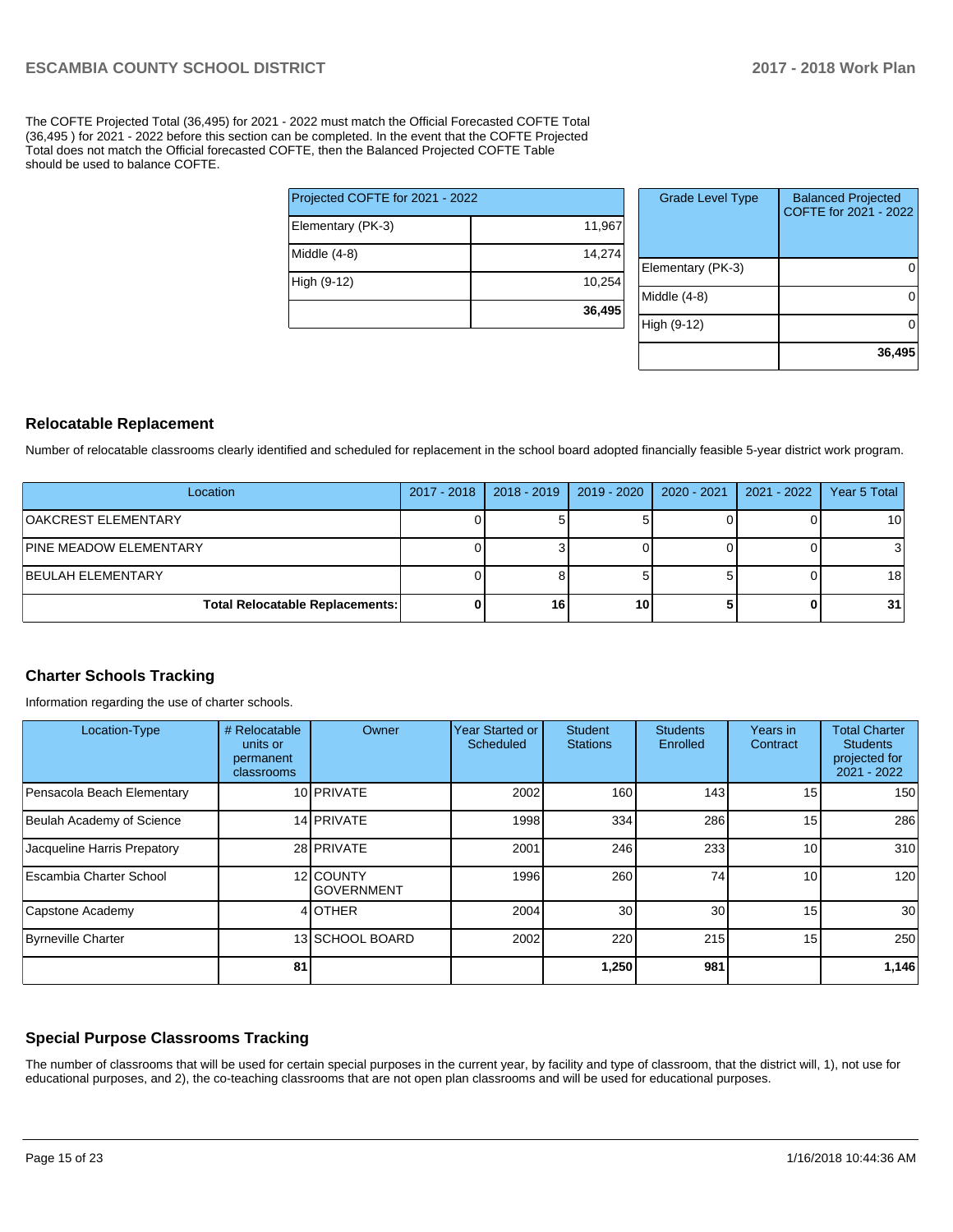| School | School Type                          | $\#$ of Elementary # of Middle 4-8<br><b>IK-3 Classrooms I</b> | <b>Classrooms</b> | # of High 9-12<br><b>Classrooms</b>   | # of $ESE$<br><b>Classrooms</b> | # of Combo<br><b>Classrooms</b> | Total<br>Classrooms |
|--------|--------------------------------------|----------------------------------------------------------------|-------------------|---------------------------------------|---------------------------------|---------------------------------|---------------------|
|        | <b>Total Educational Classrooms:</b> |                                                                |                   |                                       |                                 |                                 | 0                   |
| School | School Type                          | $\#$ of Elementary $\#$ of Middle 4-8<br><b>K-3 Classrooms</b> | <b>Classrooms</b> | # of High $9-12$<br><b>Classrooms</b> | # of $ESE$<br><b>Classrooms</b> | # of Combo<br>Classrooms        | Total<br>Classrooms |
|        | <b>Total Co-Teaching Classrooms:</b> |                                                                |                   |                                       |                                 |                                 | 0                   |

#### **Infrastructure Tracking**

**Necessary offsite infrastructure requirements resulting from expansions or new schools. This section should include infrastructure information related to capacity project schedules and other project schedules (Section 4).** 

Will require water, sewer, fire protection, electricity and telecommunications to support the new Westside Elementary School.

**Proposed location of planned facilities, whether those locations are consistent with the comprehensive plans of all affected local governments, and recommendations for infrastructure and other improvements to land adjacent to existing facilities. Provisions of 1013.33(12), (13) and (14) and 1013.36 must be addressed for new facilities planned within the 1st three years of the plan (Section 5).** 

Parcel for new Westside Elementary has been purchased and contains 68 acres.

**Consistent with Comp Plan?** Yes

#### **Net New Classrooms**

The number of classrooms, by grade level and type of construction, that were added during the last fiscal year.

| List the net new classrooms added in the 2016 - 2017 fiscal year.                                                                                       |                                     |                                   |                                | List the net new classrooms to be added in the 2017 - 2018 fiscal<br>year. |                              |                            |                                |                        |
|---------------------------------------------------------------------------------------------------------------------------------------------------------|-------------------------------------|-----------------------------------|--------------------------------|----------------------------------------------------------------------------|------------------------------|----------------------------|--------------------------------|------------------------|
| "Classrooms" is defined as capacity carrying classrooms that are added to increase<br>capacity to enable the district to meet the Class Size Amendment. |                                     |                                   |                                | Totals for fiscal year 2017 - 2018 should match totals in Section 15A.     |                              |                            |                                |                        |
| Location                                                                                                                                                | $2016 - 2017$ #<br><b>Permanent</b> | $2016 - 2017$ #<br><b>Modular</b> | $2016 - 2017$ #<br>Relocatable | $2016 - 2017$<br>Total                                                     | $2017 - 2018$ #<br>Permanent | $2017 - 2018$ #<br>Modular | $2017 - 2018$ #<br>Relocatable | $2017 - 2018$<br>Total |
| Elementary (PK-3)                                                                                                                                       |                                     |                                   |                                |                                                                            |                              |                            |                                | $\Omega$               |
| Middle (4-8)                                                                                                                                            |                                     |                                   |                                |                                                                            |                              |                            |                                | $\Omega$               |
| High (9-12)                                                                                                                                             |                                     |                                   |                                |                                                                            |                              |                            |                                | 0                      |
|                                                                                                                                                         |                                     |                                   |                                |                                                                            |                              |                            |                                | 0                      |

#### **Relocatable Student Stations**

Number of students that will be educated in relocatable units, by school, in the current year, and the projected number of students for each of the years in the workplan.

| <b>Site</b>          | $2017 - 2018$ | $2018 - 2019$ | $2019 - 2020$ | 2020 - 2021 | 2021 - 2022 | 5 Year Average |
|----------------------|---------------|---------------|---------------|-------------|-------------|----------------|
| UIM ALLEN ELEMENTARY |               |               |               |             |             |                |
| BELLVIEW ELEMENTARY  |               |               |               |             |             |                |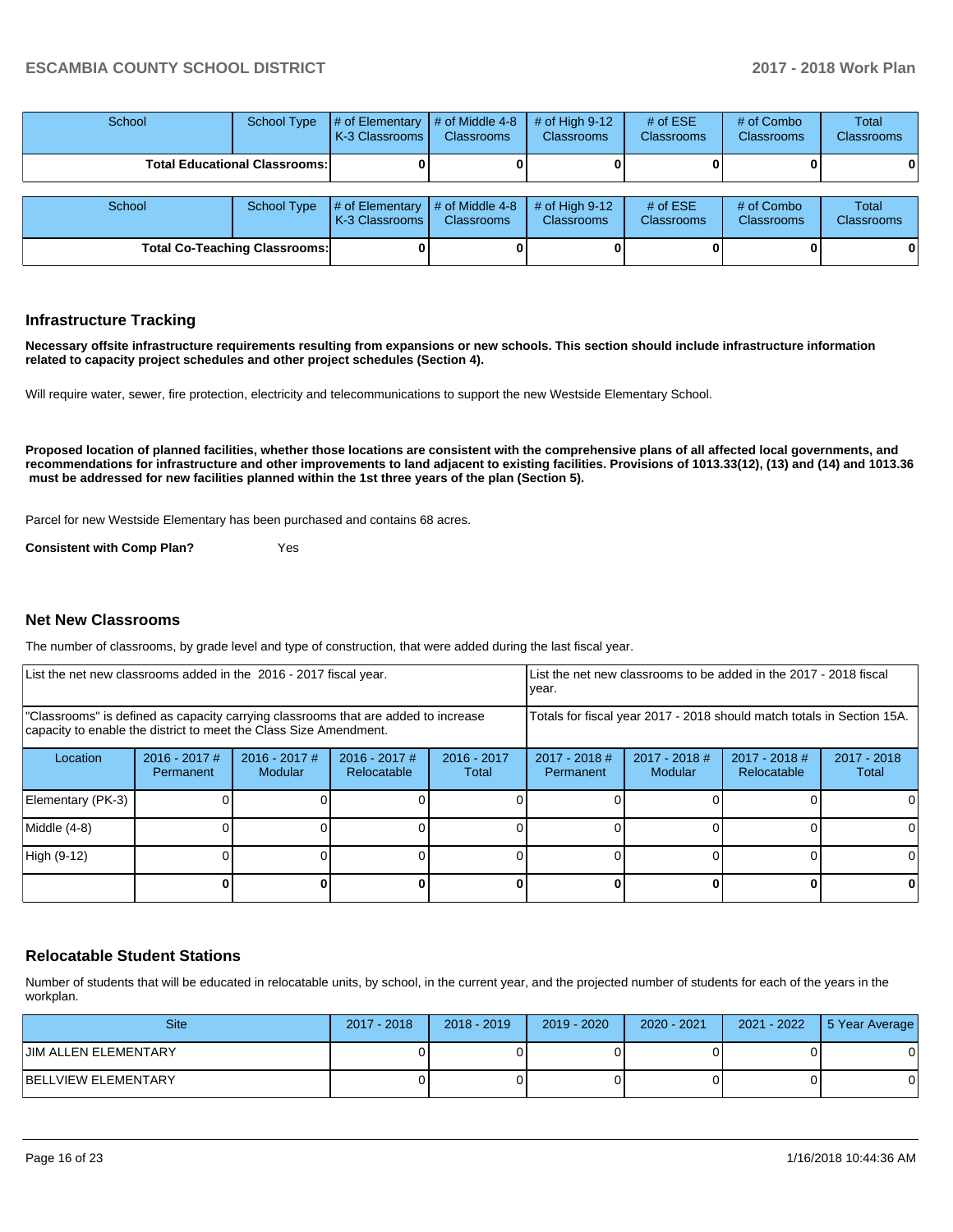| <b>BELLVIEW MIDDLE</b>                                      | 110            | 110         | 66          | $\overline{0}$  | 0        | 57              |
|-------------------------------------------------------------|----------------|-------------|-------------|-----------------|----------|-----------------|
| <b>BRATT ELEMENTARY</b>                                     | 0              | 0           | 0           | $\Omega$        | $\Omega$ | 0               |
| <b>BRENTWOOD ELEMENTARY</b>                                 | 80             | 80          | 80          | 80              | 80       | 80              |
| <b>BROWN BARGE MIDDLE</b>                                   | 44             | 0           | 0           | $\Omega$        | $\Omega$ | 9               |
| BYRNEVILLE ELEMENTARY-CHARTER SCHOOL                        | 40             | 40          | 40          | 40              | 40       | 40              |
| <b>RANSOM MIDDLE</b>                                        | 242            | 242         | 142         | 71              | 71       | 154             |
| <b>CORDOVA PARK ELEMENTARY</b>                              | 76             | 76          | 76          | 76              | 76       | 76              |
| <b>ENSLEY ELEMENTARY</b>                                    | 36             | 36          | 36          | 36              | 36       | 36              |
| <b>ESCAMBIA SENIOR HIGH</b>                                 | $\Omega$       | 0           | 0           | $\Omega$        | $\Omega$ | 0               |
| <b>FERRY PASS ELEMENTARY</b>                                | 36             | 36          | 36          | 36              | 36       | 36              |
| <b>FERRY PASS MIDDLE</b>                                    | $\Omega$       | 0           | 0           | $\Omega$        | 0        | 0               |
| MONTCLAIR ELEMENTARY                                        | $\Omega$       | $\mathbf 0$ | 0           | $\Omega$        | $\Omega$ | 0               |
| MYRTLE GROVE ELEMENTARY                                     | 72             | 72          | 72          | 36              | 36       | 58              |
| NAVY POINT ELEMENTARY                                       | 0              | $\mathbf 0$ | 0           | 0               | 0        | 0               |
| LINCOLN PARK ELEMENTARY                                     | $\Omega$       | 0           | 0           | $\Omega$        | $\Omega$ | 0               |
| W J WOODHAM MIDDLE SCHOOL                                   | $\Omega$       | $\mathbf 0$ | 0           | $\Omega$        | $\Omega$ | 0               |
| GEO STONE / W FL HI SCHOOL OF ADVANCED<br><b>TECHNOLOGY</b> | 25             | 25          | 0           | $\Omega$        | $\Omega$ | 10              |
| PINE FOREST SENIOR HIGH                                     | 50             | 50          | 50          | 50              | 0        | 40              |
| LONGLEAF ELEMENTARY                                         | $\mathbf 0$    | $\mathbf 0$ | $\Omega$    | $\Omega$        | $\Omega$ | $\mathbf 0$     |
| L D MCARTHUR ELEMENTARY                                     | 22             | 22          | 22          | 22              | 22       | 22              |
| <b>ESCAMBIA WESTGATE CENTER</b>                             | 10             | 10          | 10          | 10              | 10       | 10              |
| <b>BEULAH ELEMENTARY</b>                                    | 130            | 65          | 65          | $\Omega$        | $\Omega$ | 52              |
| WASHINGTON SENIOR HIGH                                      | 25             | 25          | 25          | 25              | 25       | 25              |
| R C LIPSCOMB ELEMENTARY                                     | 138            | 138         | 138         | 138             | 138      | 138             |
| JIM C BAILEY MIDDLE                                         | 164            | 164         | 164         | 164             | 164      | 164             |
| NORTHVIEW SENIOR HIGH                                       | $\Omega$       | 0           | $\Omega$    | $\overline{0}$  | 0        | $\overline{0}$  |
| MOLINO PARK ELEMENTARY                                      | $\Omega$       | $\mathbf 0$ | $\Omega$    | $\overline{0}$  | 0        | $\overline{0}$  |
| <b>HELLEN CARO ELEMENTARY</b>                               | 106            | 106         | 106         | 53              | $\Omega$ | 74              |
| OAKCREST ELEMENTARY                                         | 36             | 36          | 36          | 36 <sup>1</sup> | 36       | 36              |
| PENSACOLA SENIOR HIGH                                       | $\overline{0}$ | 0           | $\Omega$    | $\overline{0}$  | 0        | $\overline{0}$  |
| PINE MEADOW ELEMENTARY                                      | 80             | 80          | 44          | 44              | 0        | 50 <sub>1</sub> |
| PLEASANT GROVE ELEMENTARY                                   | 54             | 54          | 54          | $\overline{0}$  | 0        | 32              |
| <b>SCENIC HEIGHTS ELEMENTARY</b>                            | $\overline{0}$ | 0           | 0           | $\overline{0}$  | $\Omega$ | 0               |
| O J SEMMES ELEMENTARY                                       | $\overline{0}$ | 0           | 0           | $\overline{0}$  | 0        | 0               |
| SHERWOOD ELEMENTARY                                         | $\overline{0}$ | 0           | $\mathbf 0$ | $\overline{0}$  | 0        | 0               |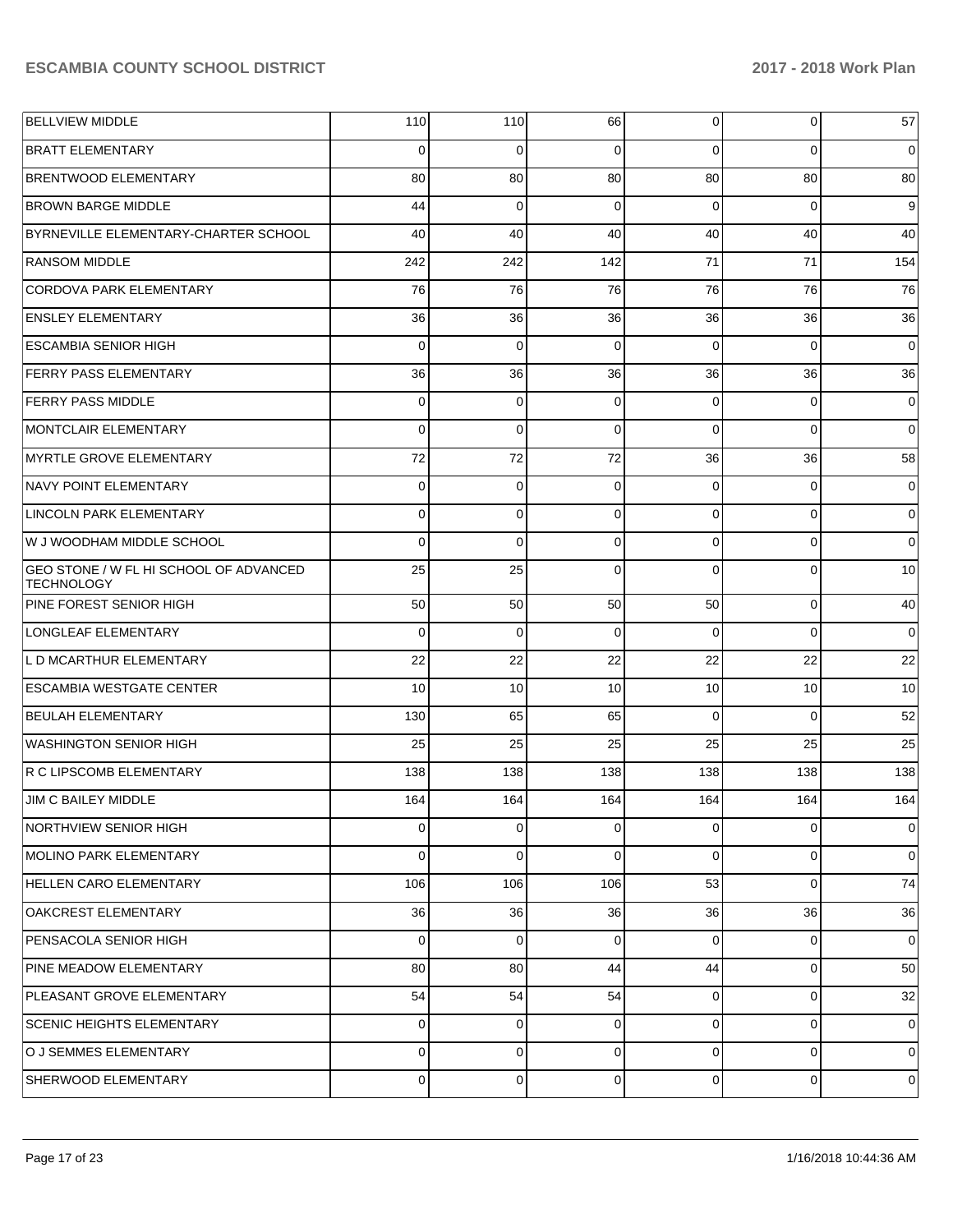| A K SUTER ELEMENTARY             | $\overline{0}$ | $\mathbf 0$ | $\Omega$ | $\Omega$ | $\Omega$       | $\overline{0}$ |
|----------------------------------|----------------|-------------|----------|----------|----------------|----------------|
| IJ M TATE SENIOR HIGH            | $\Omega$       | 0           | ∩        | $\Omega$ | $\Omega$       | $\overline{0}$ |
| <b>ERNEST WARD MIDDLE</b>        | 0              | $\Omega$    | 0        | $\Omega$ | $\Omega$       | $\overline{0}$ |
| <b>WARRINGTON ELEMENTARY</b>     | 79             | 79          | 79       | 79       | 36             | 70             |
| <b>WARRINGTON MIDDLE</b>         | 0              | $\Omega$    |          | $\Omega$ | $\Omega$       | $\overline{0}$ |
| <b>C A WEIS ELEMENTARY</b>       | 0              | $\Omega$    | 0        | $\Omega$ | $\Omega$       | $\overline{0}$ |
| WEST PENSACOLA ELEMENTARY        | 18             | 18          | 18       | 18       | 18             | 18             |
| <b>J H WORKMAN MIDDLE</b>        | 22             | 22          | 22       | 22       | 22             | 22             |
| <b>REINHARDT HOLM ELEMENTARY</b> | 0              | $\Omega$    | $\Omega$ | $\Omega$ | $\Omega$       | $\overline{0}$ |
| JUDY ANDREWS SCHOOL              | 0              | $\Omega$    |          | $\Omega$ | 0              | $\overline{0}$ |
| <b>IMCMILLAN PRE-K CENTER</b>    | 0              | $\Omega$    |          | $\Omega$ | 0              | $\overline{0}$ |
| <b>N B COOK ELEMENTARY</b>       | $\Omega$       | 0           | $\Omega$ | $\Omega$ | $\overline{0}$ | $\overline{0}$ |
| <b>BLUE ANGELS ELEMENTARY</b>    | $\Omega$       | $\Omega$    | $\Omega$ | $\Omega$ | 0              | $\overline{0}$ |
| <b>GLOBAL LEARNING ACADEMY</b>   | 0              | 0           | ∩        | $\Omega$ | 0              | $\overline{0}$ |
| UOHN A GIBSON HEADSTART PROGRAM  | 0              | $\Omega$    | $\Omega$ | $\Omega$ | $\Omega$       | $\overline{0}$ |
| <b>BEULAH MIDDLE</b>             | 0              | $\Omega$    |          | $\Omega$ | 0              | $\overline{0}$ |
| KINGSFIELD ELEMENTARY            | $\Omega$       | $\Omega$    | 0        | $\Omega$ | $\Omega$       | $\overline{0}$ |

| <b>Totals for ESCAMBIA COUNTY SCHOOL DISTRICT</b> |        |        |        |        |        |        |
|---------------------------------------------------|--------|--------|--------|--------|--------|--------|
| Total students in relocatables by year.           | .695   | 1,586  | 1,381  | 1,036  | 846 l  | 1.309  |
| Total number of COFTE students projected by year. | 37,254 | 37,024 | 36,752 | 36.553 | 36.495 | 36.816 |
| Percent in relocatables by year.                  | 5 %    | 4 %    | 4 % l  | 3%     | 2%     | 4 %    |

## **Leased Facilities Tracking**

Exising leased facilities and plans for the acquisition of leased facilities, including the number of classrooms and student stations, as reported in the educational plant survey, that are planned in that location at the end of the five year workplan.

| Location                             | # of Leased<br>Classrooms 2017 -<br>2018 | <b>FISH Student</b><br><b>Stations</b> | Owner | # of Leased<br>Classrooms 2021 -<br>2022 | <b>FISH Student</b><br><b>Stations</b> |
|--------------------------------------|------------------------------------------|----------------------------------------|-------|------------------------------------------|----------------------------------------|
| <b>BROWN BARGE MIDDLE</b>            |                                          |                                        |       |                                          |                                        |
| BYRNEVILLE ELEMENTARY-CHARTER SCHOOL |                                          |                                        |       |                                          |                                        |
| <b>RANSOM MIDDLE</b>                 |                                          |                                        |       |                                          |                                        |
| <b>CORDOVA PARK ELEMENTARY</b>       |                                          |                                        |       |                                          |                                        |
| <b>ENSLEY ELEMENTARY</b>             |                                          |                                        |       |                                          | 0                                      |
| <b>ESCAMBIA SENIOR HIGH</b>          |                                          |                                        |       |                                          | 0                                      |
| <b>FERRY PASS ELEMENTARY</b>         |                                          |                                        |       |                                          | 0                                      |
| <b>FERRY PASS MIDDLE</b>             |                                          |                                        |       |                                          | $\Omega$                               |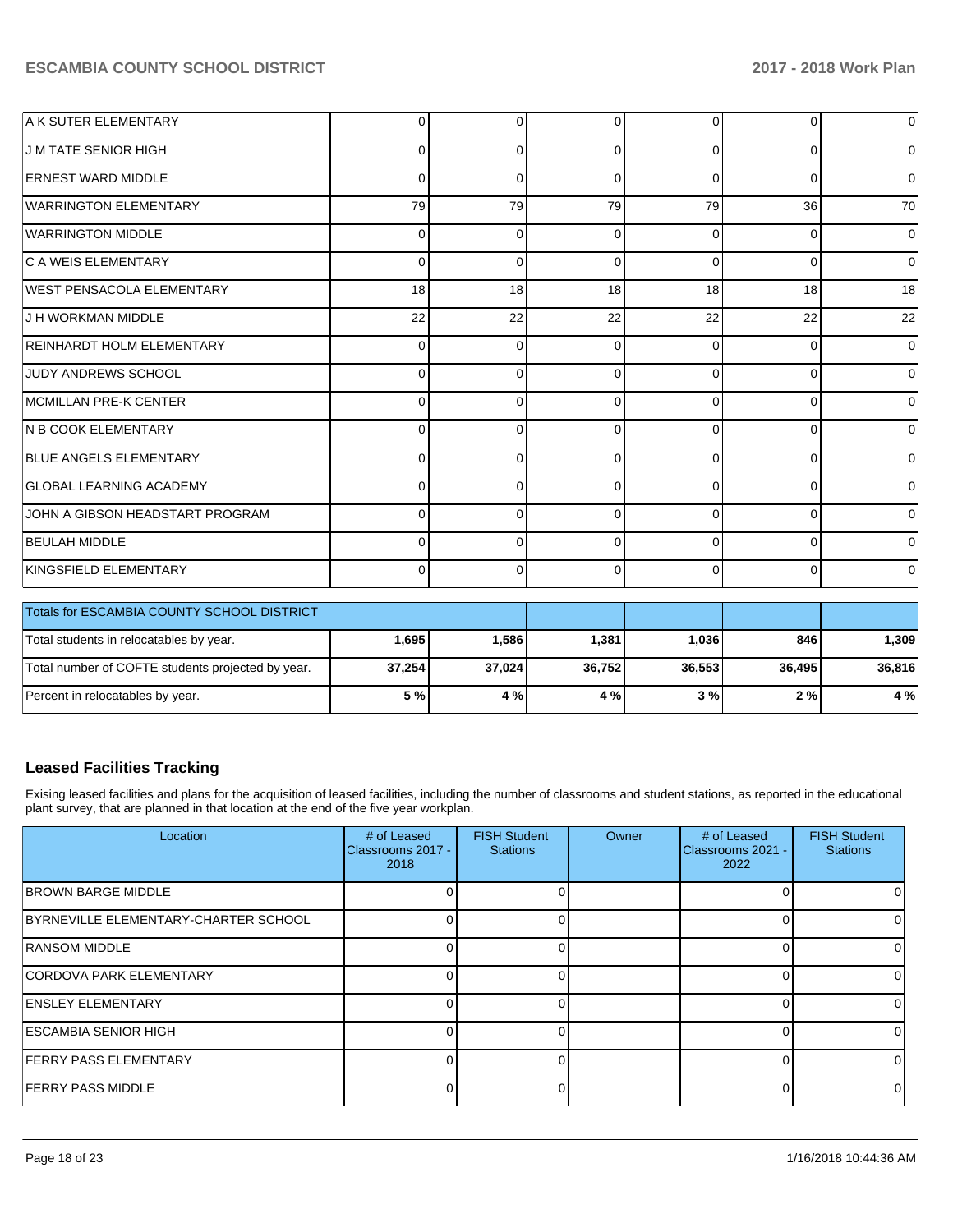| MONTCLAIR ELEMENTARY                                        | 0           | 0        | $\overline{0}$ | 0           |
|-------------------------------------------------------------|-------------|----------|----------------|-------------|
| MYRTLE GROVE ELEMENTARY                                     | 0           | 0        | 0              | 0           |
| NAVY POINT ELEMENTARY                                       | $\mathbf 0$ | 0        | 0              | 0           |
| OAKCREST ELEMENTARY                                         | 0           | 0        | 0              | 0           |
| PENSACOLA SENIOR HIGH                                       | 0           | 0        | 0              | 0           |
| PINE MEADOW ELEMENTARY                                      | 0           | 0        | 0              | 0           |
| PLEASANT GROVE ELEMENTARY                                   | 0           | 0        | 0              | 0           |
| <b>SCENIC HEIGHTS ELEMENTARY</b>                            | 0           | 0        | 0              | 0           |
| O J SEMMES ELEMENTARY                                       | 0           | 0        | 0              | 0           |
| SHERWOOD ELEMENTARY                                         | 0           | 0        | 0              | 0           |
| A K SUTER ELEMENTARY                                        | 0           | 0        | 0              | 0           |
| <b>J M TATE SENIOR HIGH</b>                                 | 0           | 0        | 0              | 0           |
| <b>ERNEST WARD MIDDLE</b>                                   | 0           | 0        | 0              | 0           |
| <b>WARRINGTON ELEMENTARY</b>                                | 0           | 0        | 0              | 0           |
| <b>WARRINGTON MIDDLE</b>                                    | 0           | 0        | 0              | 0           |
| C A WEIS ELEMENTARY                                         | 0           | 0        | 0              | 0           |
| <b>WEST PENSACOLA ELEMENTARY</b>                            | 0           | 0        | 0              | 0           |
| J H WORKMAN MIDDLE                                          | 0           | 0        | 0              | 0           |
| REINHARDT HOLM ELEMENTARY                                   | 0           | 0        | 0              | 0           |
| JUDY ANDREWS SCHOOL                                         | 0           | 0        | 0              | 0           |
| MCMILLAN PRE-K CENTER                                       | 0           | 0        | 0              | 0           |
| <b>LINCOLN PARK ELEMENTARY</b>                              | 0           | 0        | 0              | 0           |
| W J WOODHAM MIDDLE SCHOOL                                   | 0           | 0        | 0              | 0           |
| GEO STONE / W FL HI SCHOOL OF ADVANCED<br><b>TECHNOLOGY</b> | $\Omega$    | 0        | 0              | 0           |
| PINE FOREST SENIOR HIGH                                     | $\Omega$    | 0        | 0              | 0           |
| LONGLEAF ELEMENTARY                                         | 0           | $\Omega$ | $\overline{0}$ | $\mathbf 0$ |
| L D MCARTHUR ELEMENTARY                                     | $\mathbf 0$ | $\Omega$ | $\mathbf 0$    | 0           |
| <b>ESCAMBIA WESTGATE CENTER</b>                             | 0           | $\Omega$ | $\mathbf 0$    | $\Omega$    |
| <b>BEULAH ELEMENTARY</b>                                    | $\mathbf 0$ | $\Omega$ | $\overline{0}$ | 0           |
| <b>WASHINGTON SENIOR HIGH</b>                               | 0           | $\Omega$ | $\mathbf 0$    | $\Omega$    |
| R C LIPSCOMB ELEMENTARY                                     | $\mathbf 0$ | $\Omega$ | $\mathbf 0$    | 0           |
| JIM C BAILEY MIDDLE                                         | $\mathbf 0$ | $\Omega$ | 0              | 0           |
| NORTHVIEW SENIOR HIGH                                       | $\mathbf 0$ | $\Omega$ | $\mathbf{0}$   | 0           |
| N B COOK ELEMENTARY                                         | 0           | $\Omega$ | $\mathbf 0$    | 0           |
| BLUE ANGELS ELEMENTARY                                      | $\mathbf 0$ | 0        | $\mathbf 0$    | 0           |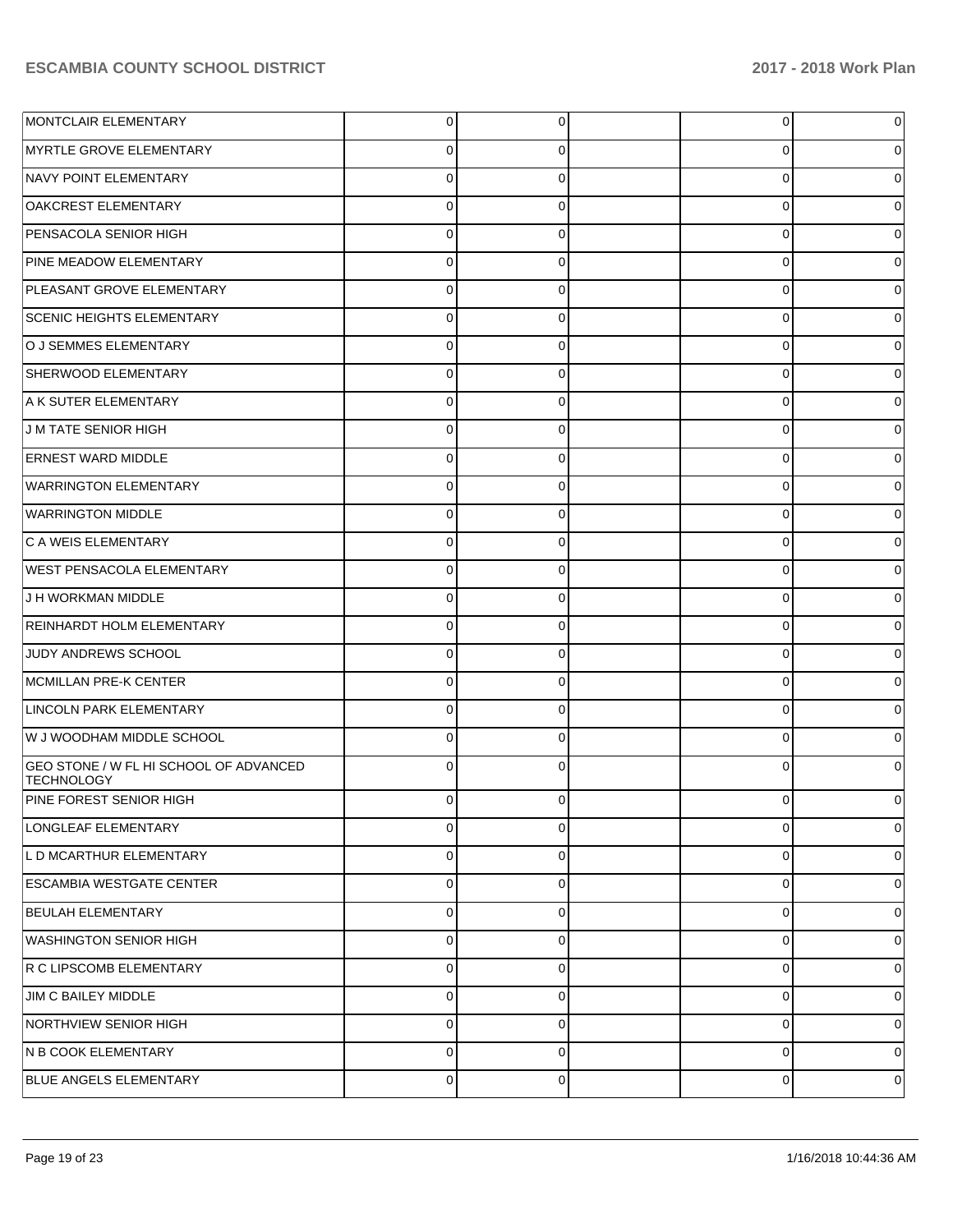| MOLINO PARK ELEMENTARY          |   |  |          | $\Omega$ |
|---------------------------------|---|--|----------|----------|
| <b>GLOBAL LEARNING ACADEMY</b>  |   |  | O        | ΩI       |
| HELLEN CARO ELEMENTARY          | ∩ |  | $\Omega$ | $\Omega$ |
| <b>JIM ALLEN ELEMENTARY</b>     |   |  | O        | $\Omega$ |
| <b>BELLVIEW ELEMENTARY</b>      |   |  | $\Omega$ | $\Omega$ |
| <b>BELLVIEW MIDDLE</b>          |   |  | O        | 0        |
| <b>BRATT ELEMENTARY</b>         |   |  | 0        | 0        |
| <b>BRENTWOOD ELEMENTARY</b>     | 0 |  | $\Omega$ | 0        |
| JOHN A GIBSON HEADSTART PROGRAM |   |  | O        | $\Omega$ |
| <b>BEULAH MIDDLE</b>            |   |  | C        | $\Omega$ |
| KINGSFIELD ELEMENTARY           |   |  |          | $\Omega$ |
|                                 |   |  |          | o        |

## **Failed Standard Relocatable Tracking**

Relocatable units currently reported by school, from FISH, and the number of relocatable units identified as 'Failed Standards'.

Nothing reported for this section.

# **Planning**

## **Class Size Reduction Planning**

**Plans approved by the school board that reduce the need for permanent student stations such as acceptable school capacity levels, redistricting, busing, year-round schools, charter schools, magnet schools, public-private partnerships, multitrack scheduling, grade level organization, block scheduling, or other alternatives.**

The School District of Escambia County has taken steps to address class-size reduction issues that include:

Closing near or over-capacity schools to transfers Redistricting attendance zones Approving charter contracts as appropriate Establishing magnet programs in under-utilized sites Establishing our own virtual academy Increasing dual enrollment options

### **School Closure Planning**

**Plans for the closure of any school, including plans for disposition of the facility or usage of facility space, and anticipated revenues.** 

Brown Barge Middle to close and relocate to the George Stone Technical Center Site. Close W. J. Woodham Middle and convert to high school to house the West Florida High students currently located on the George Technical Center Site.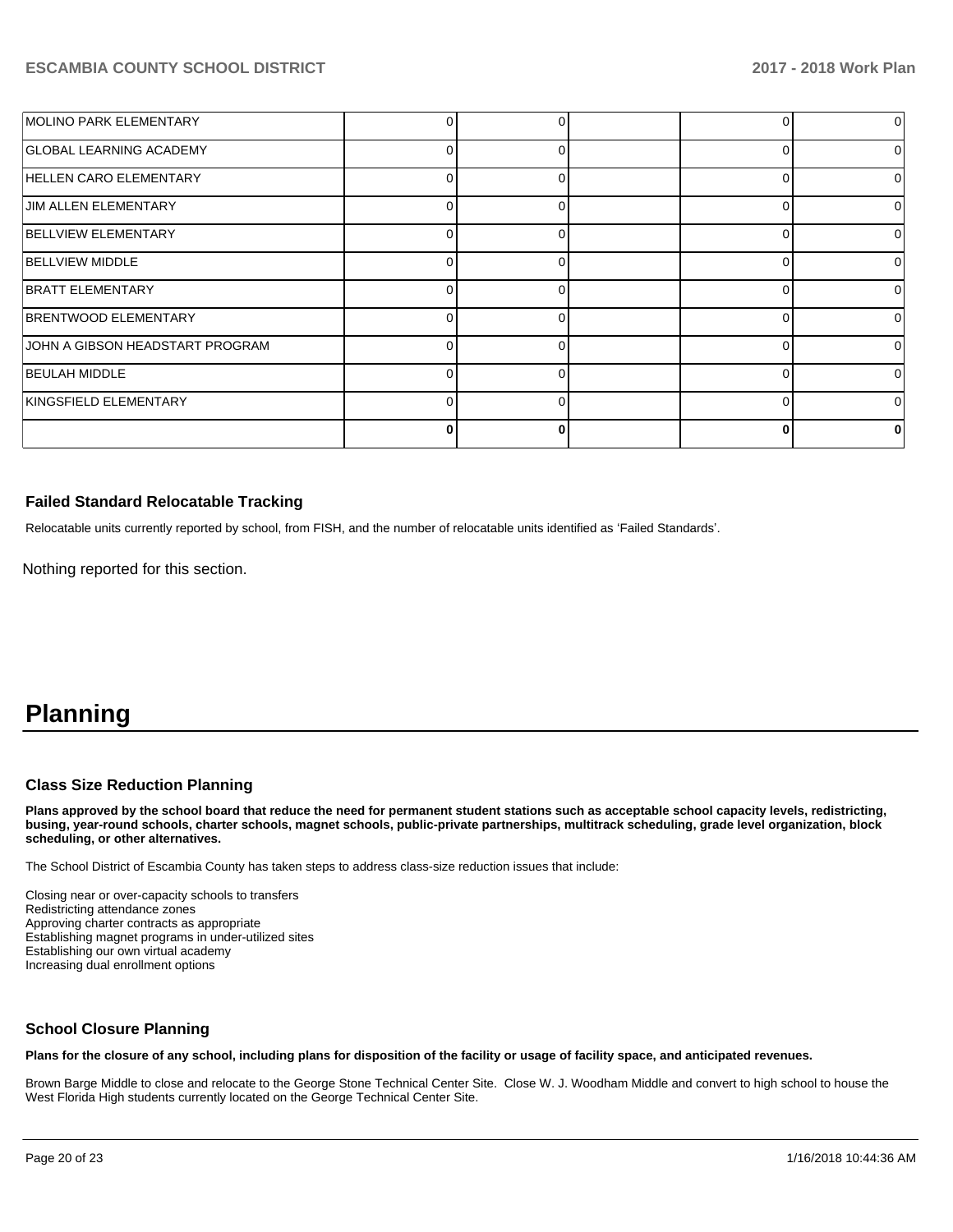# **Long Range Planning**

### **Ten-Year Maintenance**

District projects and locations regarding the projected need for major renovation, repair, and maintenance projects within the district in years 6-10 beyond the projects plans detailed in the five years covered by the work plan.

Nothing reported for this section.

### **Ten-Year Capacity**

Schedule of capital outlay projects projected to ensure the availability of satisfactory student stations for the projected student enrollment in K-12 programs for the future 5 years beyond the 5-year district facilities work program.

Nothing reported for this section.

## **Ten-Year Planned Utilization**

Schedule of planned capital outlay projects identifying the standard grade groupings, capacities, and planned utilization rates of future educational facilities of the district for both permanent and relocatable facilities.

| <b>Grade Level Projections</b>  | <b>FISH</b><br><b>Student</b><br><b>Stations</b> | Actual 2016 -<br><b>2017 FISH</b><br>Capacity | Actual<br>$2016 -$<br>2017<br><b>COFTE</b> | Actual 2016 - 2017<br><b>Utilization</b> | Actual 2017 - 2018 / 2026 - 2027 new<br>Student Capacity to be added/removed | Projected 2026<br><b>2027 COFTE</b> | Projected 2026 -<br>2027 Utilization |
|---------------------------------|--------------------------------------------------|-----------------------------------------------|--------------------------------------------|------------------------------------------|------------------------------------------------------------------------------|-------------------------------------|--------------------------------------|
| Elementary - District<br>Totals | 21,923                                           | 21,923                                        | 18,918.97                                  | 86.30 %                                  |                                                                              | 16,976                              | 77.43 %                              |
| Middle - District Totals        | 11,821                                           | 10,636                                        | 7.975.03                                   | 74.98%                                   |                                                                              | 7.726                               | 72.64 %                              |
| High - District Totals          | 10.999                                           | 10.348                                        | 8.844.11                                   | 85.47 %                                  |                                                                              | 9.609                               | 92.86%                               |
| Other - ESE, etc                | 5.313                                            | 2.731                                         | .623.66                                    | 59.47 %                                  |                                                                              | 1,023                               | 37.46 %                              |
|                                 | 50,056                                           | 45,638                                        | 37.361.77                                  | 81.87%                                   |                                                                              | 35,334                              | 77.42 %                              |

**Combination schools are included with the middle schools for student stations, capacity, COFTE and utilization purposes because these facilities all have a 90% utilization factor. Use this space to explain or define the grade groupings for combination schools.** 

No comments to report.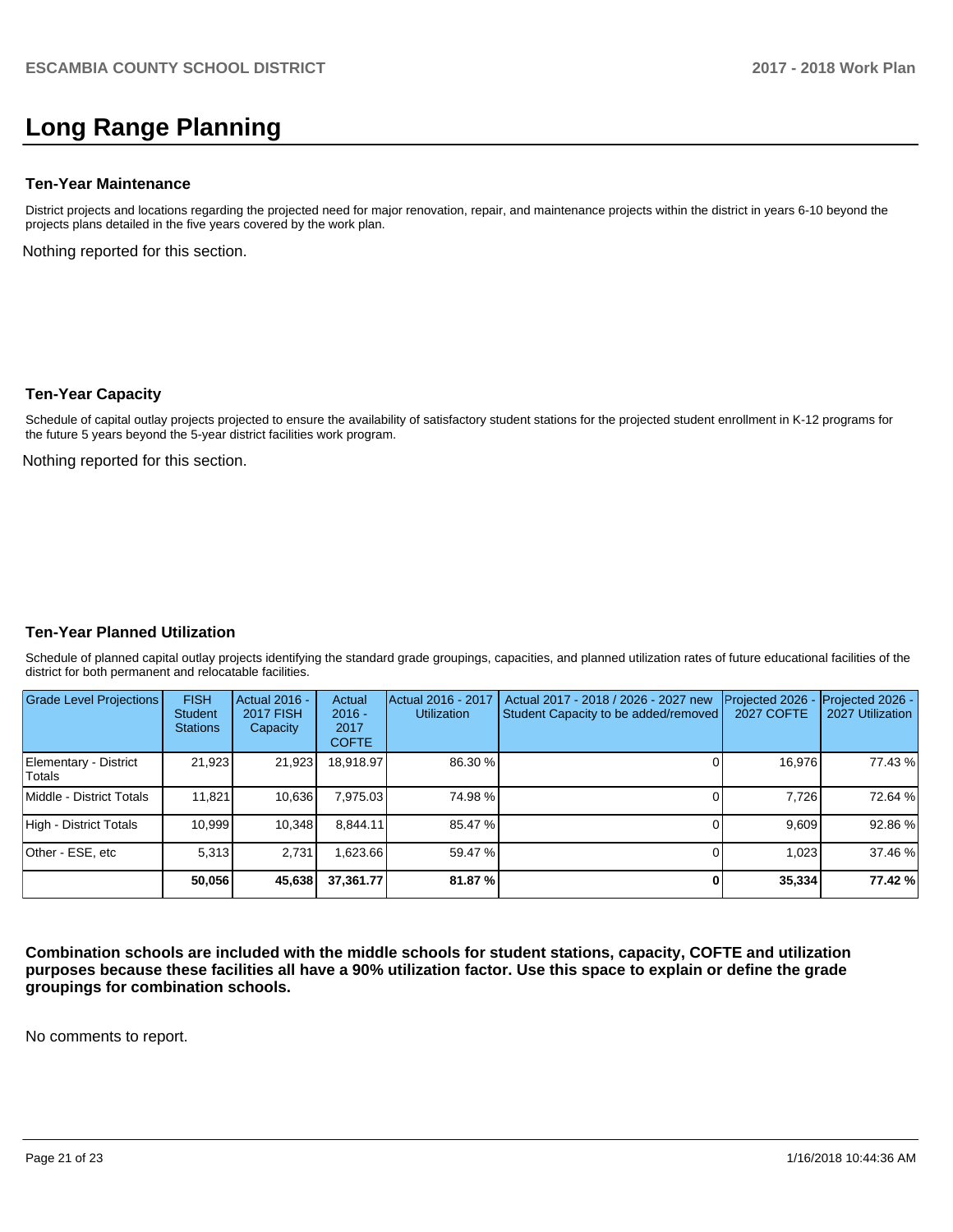### **Ten-Year Infrastructure Planning**

**Proposed Location of Planned New, Remodeled, or New Additions to Facilities in 06 thru 10 out years (Section 28).**

Nothing reported for this section.

#### Plans for closure of any school, including plans for disposition of the facility or usage of facility space, and anticipated revenues in the 06 thru 10 out **years (Section 29).**

Nothing reported for this section.

#### **Twenty-Year Maintenance**

District projects and locations regarding the projected need for major renovation, repair, and maintenance projects within the district in years 11-20 beyond the projects plans detailed in the five years covered by the work plan.

Nothing reported for this section.

### **Twenty-Year Capacity**

Schedule of capital outlay projects projected to ensure the availability of satisfactory student stations for the projected student enrollment in K-12 programs for the future 11-20 years beyond the 5-year district facilities work program.

Nothing reported for this section.

## **Twenty-Year Planned Utilization**

Schedule of planned capital outlay projects identifying the standard grade groupings, capacities, and planned utilization rates of future educational facilities of the district for both permanent and relocatable facilities.

| <b>Grade Level Projections</b>  | <b>FISH</b><br><b>Student</b><br><b>Stations</b> | <b>Actual 2016 -</b><br><b>2017 FISH</b><br>Capacity | Actual<br>$2016 -$<br>2017<br><b>COFTE</b> | Actual 2016 - 2017<br><b>Utilization</b> | Actual 2017 - 2018 / 2036 - 2037 new<br>Student Capacity to be added/removed | Projected 2036<br>2037 COFTE | Projected 2036 -<br>2037 Utilization |
|---------------------------------|--------------------------------------------------|------------------------------------------------------|--------------------------------------------|------------------------------------------|------------------------------------------------------------------------------|------------------------------|--------------------------------------|
| Elementary - District<br>Totals | 21.923                                           | 21,923                                               | 18.918.97                                  | 86.30 %                                  |                                                                              | 16.976                       | 77.43 %                              |
| Middle - District Totals        | 11,821                                           | 10,636                                               | 7,975.03                                   | 74.98%                                   |                                                                              | 7.726                        | 72.64 %                              |
| High - District Totals          | 10.999                                           | 10,348                                               | 8.844.11                                   | 85.47 %                                  |                                                                              | 9.609                        | 92.86%                               |
| Other - ESE. etc                | 5.313                                            | 2.731                                                | .623.66                                    | 59.47 %                                  |                                                                              | 1.023                        | 37.46 %                              |
|                                 | 50,056                                           | 45,638                                               | 37.361.77                                  | 81.87%                                   |                                                                              | 35,334                       | 77.42 %                              |